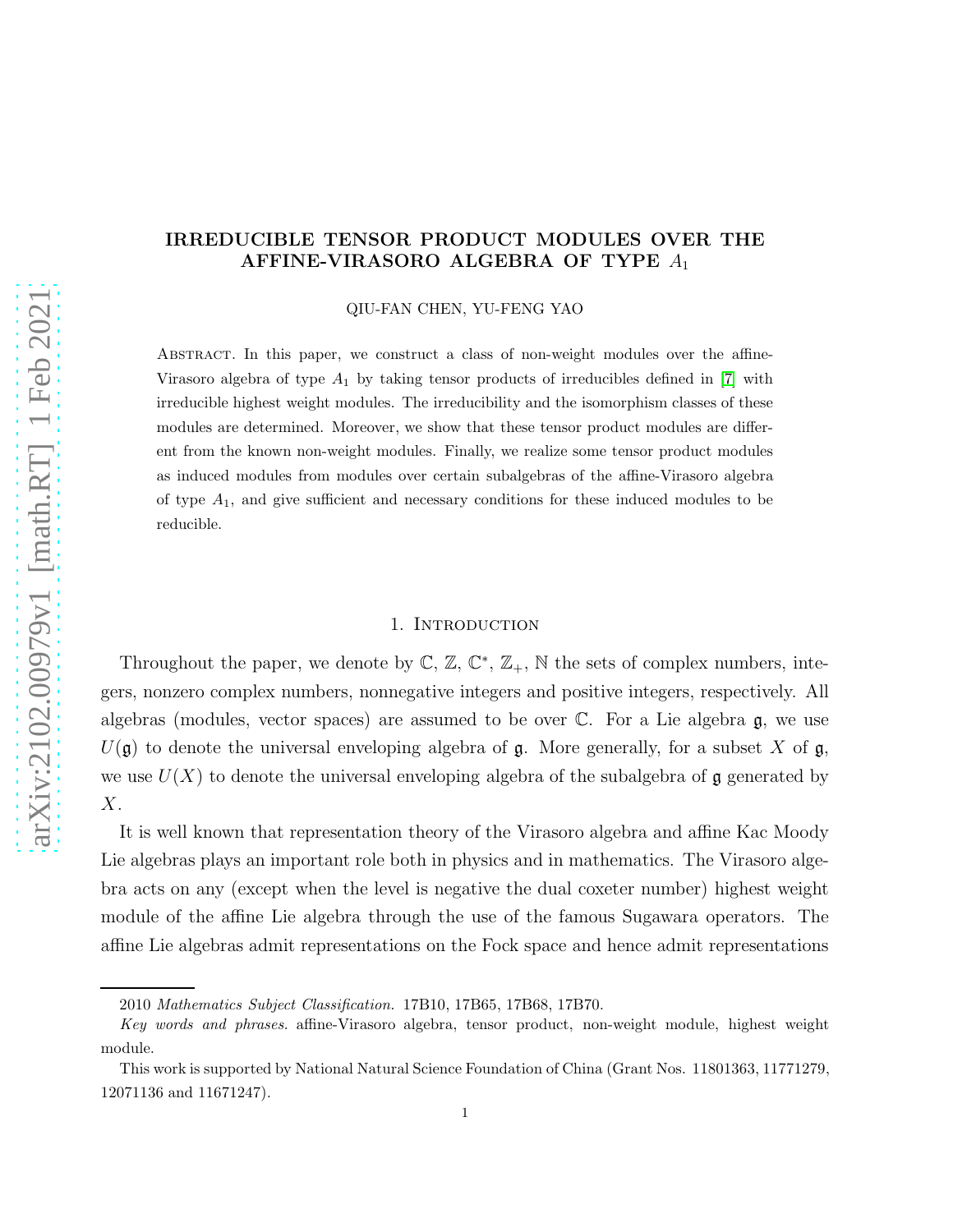#### 2 QIU-FAN CHEN, YU-FENG YAO

of the Virasoro algebra. This close relationship strongly suggests that they should be considered simultaneously, i.e., as one algebraic structure, and hence has led to the definition of the so-called affine-Virasoro algebra [\[14,](#page-17-1) [15\]](#page-17-2). Highest weight representations and integrable representations of the affine-Virasoro algebras have been extensively studied (cf. [\[2\]](#page-17-3), [\[9\]](#page-17-4), [\[13\]](#page-17-5)-[\[18\]](#page-17-6), [\[25\]](#page-18-0)). Quite recently, the authors gave the classification of irreducible quasifinite modules over the affine-Virasoro algebras in [\[17\]](#page-17-7). The affine-Virasoro algebras are very meaningful in the sense that they are closely connected to the conformal field theory. For example, the even part of the  $N = 3$  superconformal algebra [\[8\]](#page-17-8) is just the affine-Virasoro algebra of type  $A_1$ . The affine-Virasoro algebra of type  $A_1$ , denoted by  $\mathfrak{L}$ , is defined as the Lie algebra with C-basis  $\{e_i, f_i, h_i, d_i, C \mid i \in \mathbb{Z}\}\$  subject to the following Lie brackets:

$$
[e_i, f_j] = h_{i+j} + i\delta_{i+j,0}C,
$$
  
\n
$$
[h_i, e_j] = 2e_{i+j}, \quad [h_i, f_j] = -2f_{i+j},
$$
  
\n
$$
[d_i, d_j] = (j-i)d_{i+j} + \delta_{i+j,0}\frac{i^3 - i}{12}C,
$$
  
\n
$$
[d_i, h_j] = jh_{i+j}, \quad [h_i, h_j] = -2i\delta_{i+j,0}C,
$$
  
\n
$$
[d_i, e_j] = je_{i+j}, \quad [d_i, f_j] = jf_{i+j},
$$
  
\n
$$
[e_i, e_j] = [f_i, f_j] = [C, \mathfrak{L}] = 0.
$$

It is clear that  $\mathfrak{h} := \mathbb{C}d_0 + \mathbb{C}h_0 + \mathbb{C}C$  is the Cartan subalgebra of  $\mathfrak{L}$ . Moreover,  $\mathfrak{L}$  admits a triangular decomposition:

$$
\mathfrak{L}=\mathfrak{L}_-\oplus\mathfrak{h}\oplus\mathfrak{L}_+,
$$

where

$$
\mathfrak{L}_{-} = \operatorname{span}_{\mathbb{C}}\{e_{-i}, f_{-i}, h_{-i}, d_{-i}, f_0 \mid i \in \mathbb{N}\}
$$

and

$$
\mathfrak{L}_{+} = \operatorname{span}_{\mathbb{C}}\{e_i, f_i, h_i, d_i, e_0 \mid i \in \mathbb{N}\}.
$$

The classification of all irreducible Harish-Chandra modules over  $\mathfrak L$  was achieved in [\[10\]](#page-17-9).

In recent years, many authors constructed various irreducible non-Harish-Chandra modules and irreducible non-weight modules (cf. [\[1\]](#page-17-10), [\[3,](#page-17-11) [4\]](#page-17-12), [\[12\]](#page-17-13), [\[19\]](#page-17-14)-[\[24\]](#page-18-1)). In particular, J. Nilsson [\[21\]](#page-18-2) constructed a class of  $\mathfrak{sl}_{n+1}$ -modules that are free of rank one when restricted to the Cartan subalgebra. Since then, this kind of non-weight modules, which many authors call  $U(\mathfrak{h})$ -free modules, have been extensively studied. Especially, the authors classified the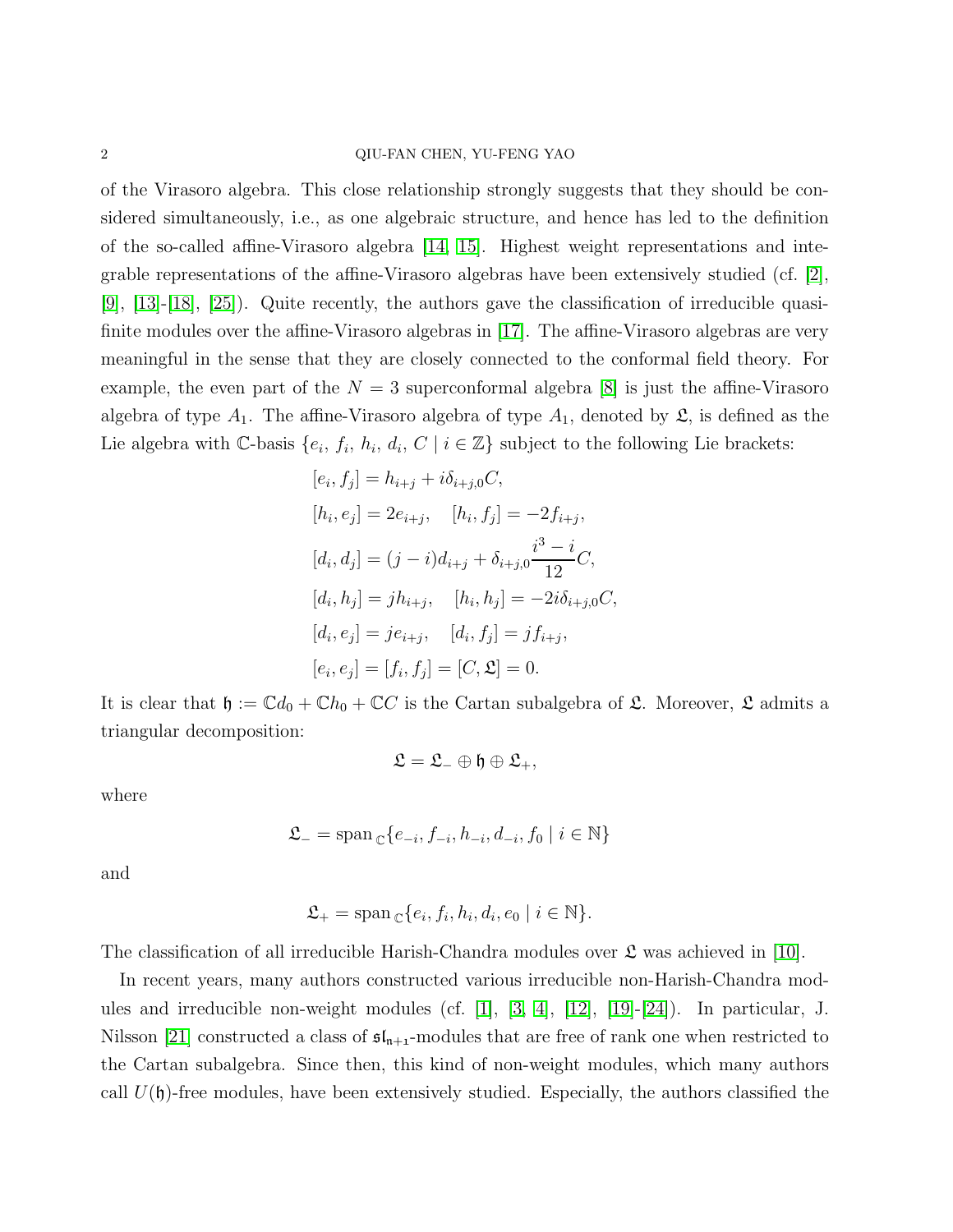$U(\mathfrak{h})$ -free modules of rank one for  $\mathfrak{L}$  in [\[7\]](#page-17-0). Moreover, the irreducibility and isomorphism classes of these modules were determined therein.

It is well known that an important way to construct new modules over an algebra is to consider the linear tensor product of two known modules over the algebra (cf.  $[5, 6]$  $[5, 6]$ ,  $[11]$ , [\[23\]](#page-18-3), [\[26\]](#page-18-4)). The purpose of the present paper is to construct new irreducible non-weight L-modules by taking tensor product of irreducible modules defined in [\[7\]](#page-17-0) with irreducible highest weight modules.

The present paper is organized as follows. In Section 2, we recall some known modules and results from [\[7\]](#page-17-0). Section 3 is devoted to studying the irreducibility of the tensor product modules  $M(\lambda, \alpha, \beta, \gamma) \otimes V(\theta, \epsilon, \eta)$ , where  $M(\lambda, \alpha, \beta, \gamma) = \Omega(\lambda, \alpha, \beta, \gamma)$ ,  $\Delta(\lambda, \alpha, \beta, \gamma)$  or  $\Theta(\lambda, \alpha, \beta, \gamma)$  ([2](#page-2-0) $\beta \notin \mathbb{Z}_+$ ) (see § 2 for the definition). In Section 4, we give a necessary and sufficient condition for two irreducible tensor modules to be isomorphic. In Section 5 we show that this class of tensor product modules are new by showing that they are not isomorphic to the known ones. In the final section, we realize some tensor product modules as induced modules from modules over certain subalgebras of  $\mathfrak{L}$ , and give sufficient and necessary conditions for these induced modules to be reducible.

## 2. Preliminaries

<span id="page-2-0"></span>Let us first recall the definitions of the L-modules  $\Omega(\lambda, \alpha, \beta, \gamma), \Delta(\lambda, \alpha, \beta, \gamma), \Theta(\lambda, \alpha, \beta, \gamma)$ and  $V(\eta, \epsilon, \theta)$  concerned in this paper, and some basic properties of them. Denote by  $\mathbb{C}[s,t]$  the polynomial algebra in variables s and t with coefficients in  $\mathbb{C}$ . As vector spaces,  $\Omega(\lambda, \alpha, \beta, \gamma), \Delta(\lambda, \alpha, \beta, \gamma)$  and  $\Theta(\lambda, \alpha, \beta, \gamma)$  coincide with  $\mathbb{C}[s, t]$ .

<span id="page-2-1"></span>**Definition 2.1.** For  $\lambda, \alpha \in \mathbb{C}^*, \beta, \gamma \in \mathbb{C}, i \in \mathbb{Z}$  and  $g(s,t) \in \mathbb{C}[s,t]$ , define the  $\mathfrak{L}\text{-}module$ *action on* C[s, t] *as follows:*

$$
\Omega(\lambda, \alpha, \beta, \gamma) : \quad e_i \cdot g(s, t) = \lambda^i \alpha g(s - i, t - 2),
$$
\n
$$
f_i \cdot g(s, t) = -\frac{\lambda^i}{\alpha} (\frac{t}{2} - \beta) (\frac{t}{2} + \beta + 1) g(s - i, t + 2),
$$
\n
$$
h_i \cdot g(s, t) = \lambda^i t g(s - i, t), \quad d_i \cdot g(s, t) = \lambda^i (s + i\gamma) g(s - i, t),
$$
\n
$$
C \cdot g(s, t) = 0;
$$
\n
$$
\Delta(\lambda, \alpha, \beta, \gamma) : \quad e_i \cdot g(s, t) = -\frac{\lambda^i}{\alpha} (\frac{t}{2} + \beta) (\frac{t}{2} - \beta - 1) g(s - i, t - 2),
$$
\n
$$
f_i \cdot g(s, t) = \lambda^i \alpha g(s - i, t + 2), \quad h_i \cdot g(s, t) = \lambda^i t g(s - i, t),
$$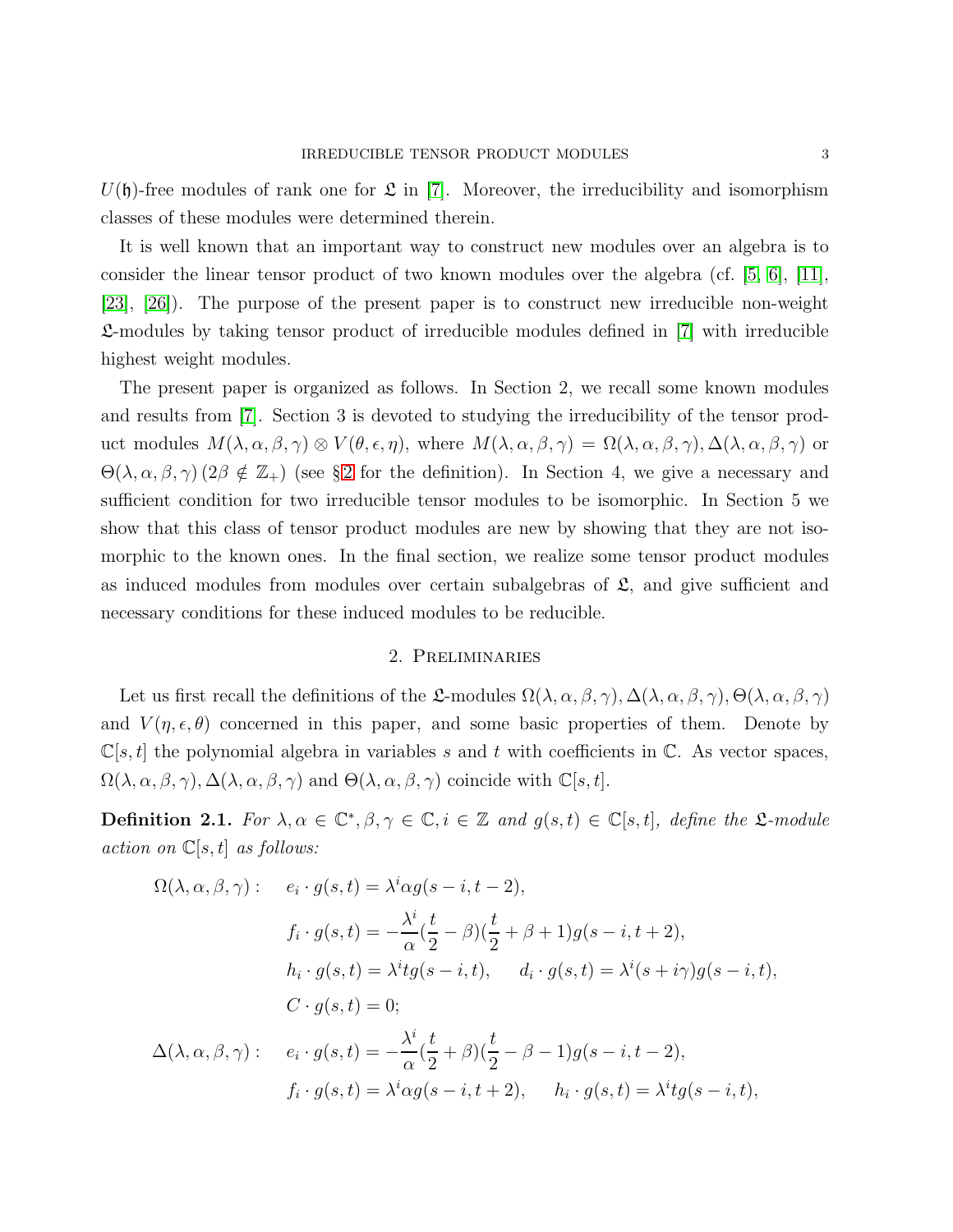$$
d_i \cdot g(s, t) = \lambda^i(s + i\gamma)g(s - i, t),
$$
  
\n
$$
C \cdot g(s, t) = 0;
$$
  
\n
$$
\Theta(\lambda, \alpha, \beta, \gamma): \quad e_i \cdot g(s, t) = \lambda^i \alpha(\frac{t}{2} + \beta)g(s - i, t - 2),
$$
  
\n
$$
f_i \cdot g(s, t) = -\frac{\lambda^i}{\alpha}(\frac{t}{2} - \beta)g(s - i, t + 2),
$$
  
\n
$$
h_i \cdot g(s, t) = \lambda^i t g(s - i, t), \quad d_i \cdot g(s, t) = \lambda^i(s + i\gamma)g(s - i, t),
$$
  
\n
$$
C \cdot g(s, t) = 0.
$$

It is worthwhile to point out that  $\mathbb{C}[s,t]$  in each case has the same module structure over the subalgebra  $\text{span}_{\mathbb{C}}\{h_i, d_i, C \mid i \in \mathbb{Z}\}\.$  For later use, we need the following known result on conditions for irreducibility and a classification of isomorphism classes for the modules constructed above.

<span id="page-3-0"></span>Proposition 2.2. *(cf.* [\[7\]](#page-17-0)*) Keep notations as above, then the following statements hold.*

- (1)  $\Omega(\lambda, \alpha, \beta, \gamma)$  *and*  $\Delta(\lambda, \alpha, \beta, \gamma)$  *are irreducible for any*  $\lambda, \alpha \in \mathbb{C}^*$  *and*  $\beta, \gamma \in \mathbb{C}$ ; *While*  $Θ(λ, α, β, γ)$  *is irreducible if and only if*  $2β \notin \mathbb{Z}_+$ *.*
- (2) Let  $\lambda_1, \lambda_2, \alpha_1, \alpha_2 \in \mathbb{C}^*, \beta_1, \beta_2, \gamma_1, \gamma_2 \in \mathbb{C}$ . Then

$$
\Omega(\lambda_1, \alpha_1, \beta_1, \gamma_1), \Delta(\lambda_1, \alpha_1, \beta_1, \gamma_1), \Theta(\lambda_1, \alpha_1, \beta_1, \gamma_1)
$$

*are pairwise non-isomorphic for all parameter choices. Moreover,*

$$
\Omega(\lambda_1, \alpha_1, \beta_1, \gamma_1) \cong \Omega(\lambda_2, \alpha_2, \beta_2, \gamma_2) \iff (\lambda_1, \alpha_1, \beta_1, \gamma_1) = (\lambda_2, \alpha_2, \beta_2, \gamma_2)
$$
  
or  $(\lambda_1, \alpha_1, \beta_1, \gamma_1) = (\lambda_2, \alpha_2, -\beta_2 - 1, \gamma_2);$   

$$
\Delta(\lambda_1, \alpha_1, \beta_1, \gamma_1) \cong \Delta(\lambda_2, \alpha_2, \beta_2, \gamma_2) \iff (\lambda_1, \alpha_1, \beta_1, \gamma_1) = (\lambda_2, \alpha_2, \beta_2, \gamma_2)
$$
  
or  $(\lambda_1, \alpha_1, \beta_1, \gamma_1) = (\lambda_2, \alpha_2, -\beta_2 - 1, \gamma_2);$   

$$
\Theta(\lambda_1, \alpha_1, \beta_1, \gamma_1) \cong \Theta(\lambda_2, \alpha_2, \beta_2, \gamma_2) \iff (\lambda_1, \alpha_1, \beta_1, \gamma_1) = (\lambda_2, \alpha_2, \beta_2, \gamma_2).
$$

For any  $\eta, \epsilon, \theta \in \mathbb{C}$ , let  $I(\eta, \epsilon, \theta)$  be the left ideal of  $U(\mathfrak{L})$  generated by the following elements

$$
\{e_0, e_i, f_i, h_i, d_i \mid i \in \mathbb{N}\} \cup \{d_0 - \eta, h_0 - \epsilon, C - \theta\}.
$$

The Verma  $\mathfrak{L}$ -module with highest weight  $(\eta, \epsilon, \theta)$  is defined as the quotient module

$$
\overline{V}(\eta,\epsilon,\theta) = U(\mathfrak{L})/I(\eta,\epsilon,\theta).
$$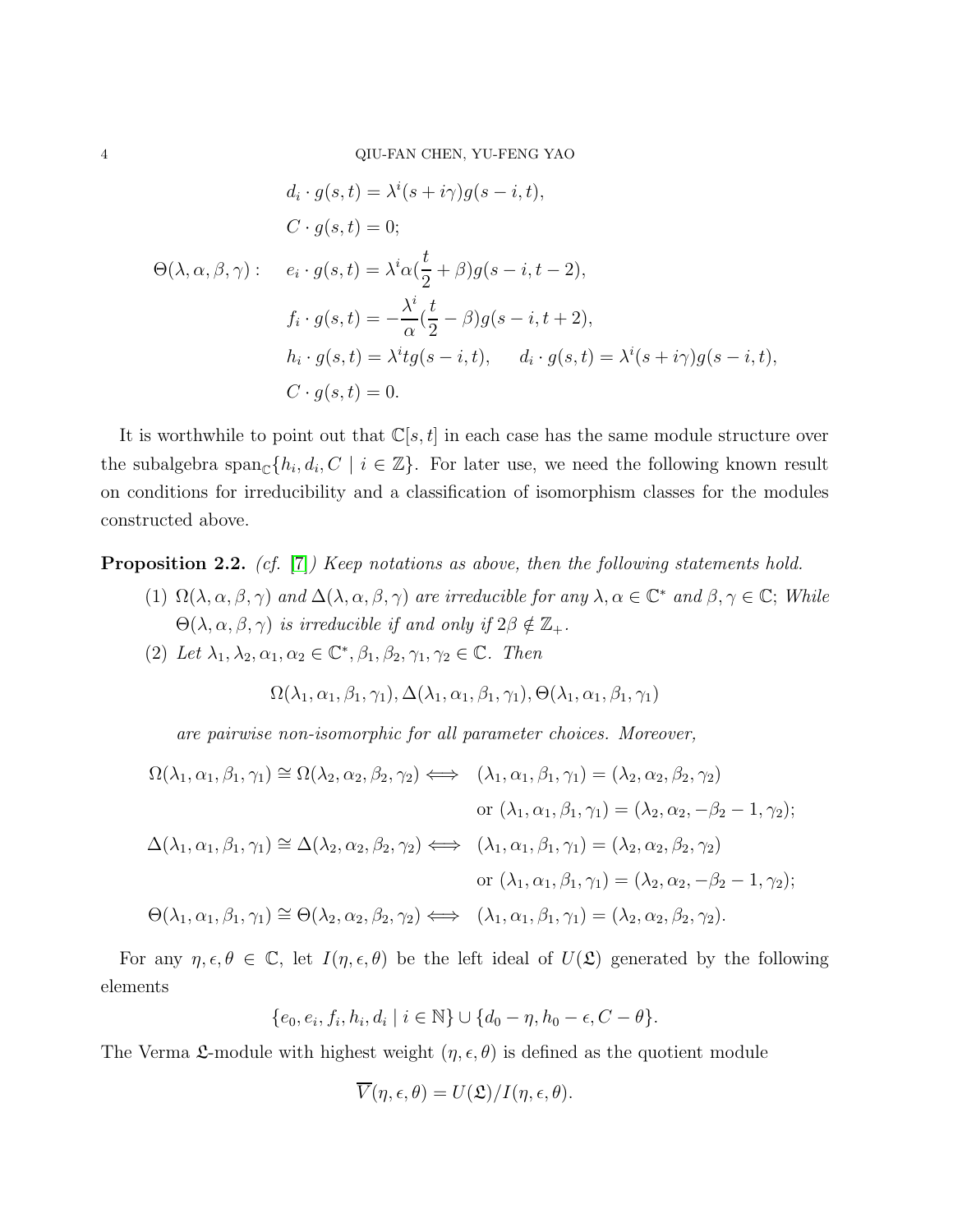By the PBW theorem,  $\overline{V}(\eta, \epsilon, \theta)$  has a basis consisting of all vectors of the form

$$
f_{-q}^{F_{-q}} \cdots f_0^{F_0} e_{-p}^{E_{-p}} \cdots e_{-1}^{E_{-1}} h_{-m}^{H_{-m}} \cdots h_{-1}^{H_{-1}} d_{-n}^{D_{-n}} \cdots d_{-1}^{D_{-1}} \cdot v_h,
$$

where  $v_h$  is the coset of 1 in  $\overline{V}(\eta, \epsilon, \theta)$ , and

$$
D_{-1}, \cdots, D_{-n}, H_{-1}, \cdots, H_{-m}, E_{-1}, \cdots, E_{-p}, F_0, \cdots, F_{-q} \in \mathbb{Z}_+.
$$

Then we have the irreducible highest weight module  $V(\eta, \epsilon, \theta) = \overline{V}(\eta, \epsilon, \theta)/J$ , where J is the unique maximal proper submodule of  $\overline{V}(\eta, \epsilon, \theta)$ . Readers can refer to [\[2,](#page-17-3) [14\]](#page-17-1) for the structure of  $V(\eta, \epsilon, \theta)$ .

In the rest of this paper, we will always assume  $\lambda, \alpha \in \mathbb{C}^*, \beta, \gamma, \eta, \epsilon, \theta \in \mathbb{C}, M(\lambda, \alpha, \beta, \gamma) =$  $\Omega(\lambda, \alpha, \beta, \gamma)$ ,  $\Delta(\lambda, \alpha, \beta, \gamma)$  or  $\Theta(\lambda, \alpha, \beta, \gamma)$  constructed in Definition [2.1,](#page-2-1) and  $V(\eta, \epsilon, \theta)$  is an irreducible highest weight  $\mathfrak{L}\text{-module}$ . Take a tensor product of the non-weight module  $M(\lambda, \alpha, \beta, \gamma)$  with irreducible highest weight module  $V(\eta, \epsilon, \theta)$ . Clearly, the tensor product **L**-module  $M(\lambda, \alpha, \beta, \gamma) \otimes V(\eta, \epsilon, \theta)$  is not a weight module.

# 3. Irreducibility of the tensor product modules

In this section, we show the irreducibility of the tensor product  $\mathfrak{L}\text{-module }M(\lambda,\alpha,\beta,\gamma)\otimes$  $V(\eta, \epsilon, \theta)$ , where  $2\beta \notin \mathbb{Z}_+$  when  $M = \Theta$ .

<span id="page-4-2"></span>**Theorem 3.1.** The tensor product module  $M(\lambda, \alpha, \beta, \gamma) \otimes V(\eta, \epsilon, \theta)$  is irreducible provided *that*  $2\beta \notin \mathbb{Z}_+$  *when*  $M = \Theta$ *.* 

*Proof.* Let W be a nonzero submodule of  $M(\lambda, \alpha, \beta, \gamma) \otimes V(\eta, \epsilon, \theta)$ . We need to show that  $W = M(\lambda, \alpha, \beta, \gamma) \otimes V(\eta, \epsilon, \theta)$ . It is clear that, for any  $v \in V(\eta, \epsilon, \theta)$ , there exists a positive integer  $K(v)$  such that  $d_m \cdot v = e_m \cdot v = f_m \cdot v = h_m \cdot v = 0$  for all  $m \geq K(v)$ . Take any nonzero element  $w = \sum_{i=0}^r a_i(t)s^i \otimes v_i \in W$  with  $a_i(t) \in \mathbb{C}[t], v_i \in V(\eta, \epsilon, \theta), a_r(t) \neq 0, v_r \neq 0$ and  $r \in \mathbb{Z}_+$  is minimal.

# <span id="page-4-1"></span>Claim 1.  $r = 0$ .

<span id="page-4-0"></span>Let  $K = \max\{K(v_i) \mid i = 0, 1, \dots, r\}$ . Then we have

(3.1) 
$$
\lambda^{-m} d_m \cdot w = \sum_{i=0}^r (s + m\gamma) a_i(t) (s - m)^i \otimes v_i \in W, \ \forall m \ge K.
$$

Case (i):  $\gamma \neq 0$ .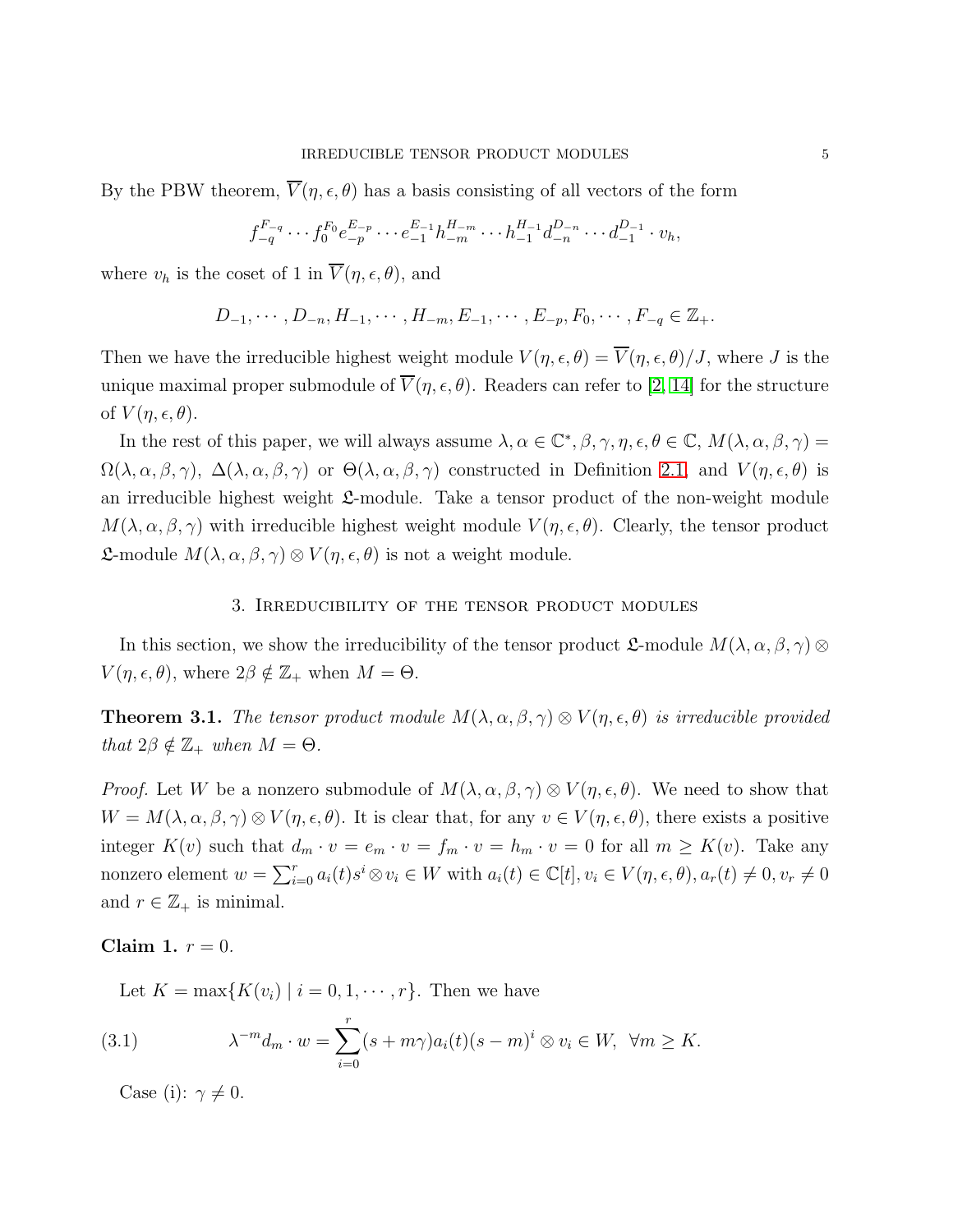In this case, we write the right hand side of [\(3.1\)](#page-4-0) as

$$
\sum_{i=0}^{r+1} m^i w_i \in W, \ \ \forall m \geq K,
$$

where all  $w_i \in M(\lambda, \alpha, \beta, \gamma) \otimes V(\eta, \epsilon, \theta)$  are independent of m. Taking  $m = K, K+1, \cdots, K+$  $r+1$ , we see that the coefficient matrix of  $w_i$  is a Vandermonde matrix. So each  $w_i \in W$ . Especially,  $w_{r+1} = (-1)^r \gamma a_r(t) \otimes v_r \in W$ . Thus, r must be zero by its minimality.

Case (ii):  $\gamma = 0$ .

Similar arguments as in case (i) yield that  $w_r = sa_r(t) \otimes v_r \in W$ . Moreover, when  $M(\lambda, \alpha, \beta, \gamma) = \Omega(\lambda, \alpha, \beta, \gamma)$ , we have

$$
\alpha^{-1}(\lambda^{-K}e_K - \lambda^{-K-1}e_{K+1}) \cdot w_r = (-1)^r a_r(t-2) \otimes v_r \in W.
$$

When  $M(\lambda, \alpha, \beta, \gamma) = \Delta(\lambda, \alpha, \beta, \gamma)$  or  $\Theta(\lambda, \alpha, \beta, \gamma)$ , it follows from similar computation that  $a_r(t+2) \otimes v_r \in W$ ,  $(\frac{t}{2} + \beta)a_r(t-2) \otimes v_r \in W$ , respectively. In conclusion, r must be zero in each situation by its minimality.

Claim 2.  $W = M(\lambda, \alpha, \beta, \gamma) \otimes V(\eta, \epsilon, \theta)$ .

By Claim [1,](#page-4-1)  $a_0(t) \otimes v_0 \in W$ . Fix this  $v_0$  and let

<span id="page-5-0"></span>
$$
P = \{a(s,t) \in \mathbb{C}[s,t] \mid a(s,t) \otimes v_0 \in W\}.
$$

For any  $a(t) \in \mathbb{C}[t], k \in \mathbb{N}$  and  $m \geq K(v_0)$ , by induction on k, we have the following two formulae.

(3.2) 
$$
\lambda^{-mk} h_m^k \cdot \big(a(t) \otimes v_0\big) = t^k a(t) \otimes v_0,
$$

(3.3) 
$$
\lambda^{-mk} d_m^k \cdot \left( a(t) \otimes v_0 \right) = \prod_{i=0}^{k-1} (s + m\gamma - mi) a(t) \otimes v_0.
$$

We write W as  $W_{\Omega}, W_{\Delta}$  and  $W_{\Theta}$  to emphasis that W is an  $\mathfrak{L}$ -submodule of  $\Omega(\lambda, \alpha, \beta, \gamma)$  ⊗  $V(\eta,\epsilon,\theta), \Delta(\lambda,\alpha,\beta,\gamma) \otimes V(\eta,\epsilon,\theta)$  and  $\Theta(\lambda,\alpha,\beta,\gamma) \otimes V(\eta,\epsilon,\theta)$ , respectively. By Definition [2.1,](#page-2-1) one can inductively show that for  $m \geq K(v_0)$ 

$$
\lambda^{-mk} \alpha^{-k} e_m^k \cdot (a_0(t) \otimes v_0) = a_0(t - 2k) \otimes v_0 \in W_{\Omega},
$$
  
\n
$$
\lambda^{-mk} \alpha^{-k} f_m^k \cdot (a_0(t) \otimes v_0) = a_0(t + 2k) \otimes v_0 \in W_{\Delta},
$$
  
\n
$$
\lambda^{-mk} \alpha^{-k} e_m^k \cdot (a_0(t) \otimes v_0) = \prod_{n=0}^{k-1} (\frac{t}{2} + \beta - n) a_0(t - 2k) \otimes v_0 \in W_{\Theta},
$$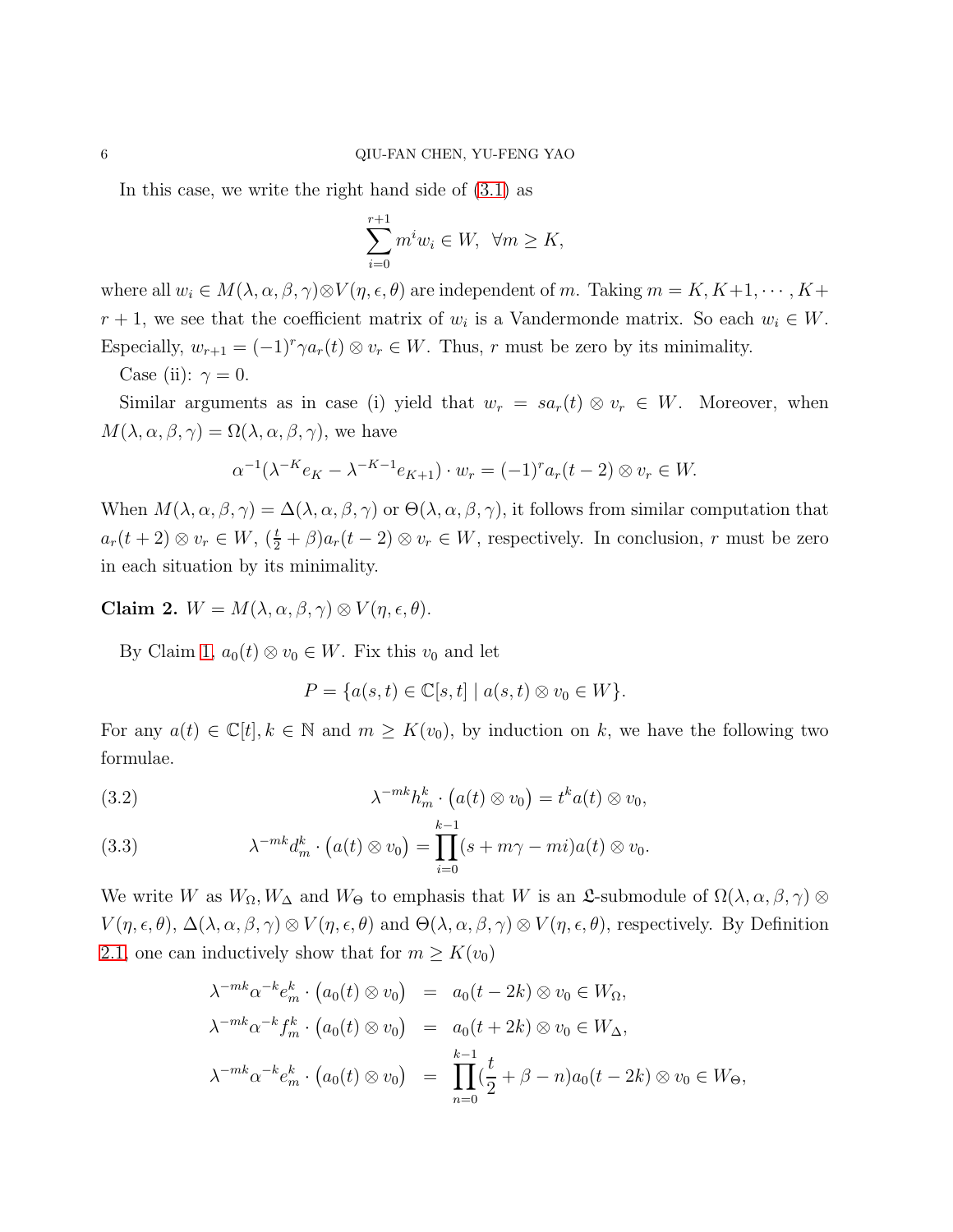$$
\lambda^{-mk}(-\alpha)^{-k}f_m^k \cdot (a_0(t) \otimes v_0) = \prod_{n=0}^{k-1} (\frac{t}{2} - \beta + n)a_0(t + 2k) \otimes v_0 \in W_{\Theta}.
$$

Note that we can choose  $k$  large enough so that

$$
(a_0(t), a_0(t-2k)) = 1, (a_0(t), a_0(t+2k)) = 1
$$

and

$$
\left(\prod_{n=0}^{k-1} \left(\frac{t}{2} + \beta - n\right) a_0(t - 2k), \prod_{n=0}^{k-1} \left(\frac{t}{2} - \beta + n\right) a_0(t + 2k)\right) = 1, \quad \text{if } 2\beta \notin \mathbb{Z}_+.
$$

It follows from these and [\(3.2\)](#page-5-0) that

$$
1 \otimes v_0 \in W_{\Omega}, 1 \otimes v_0 \in W_{\Delta}
$$
 and  $1 \otimes v_0 \in W_{\Theta}$ ,

which in turn force  $\mathbb{C}[t] \subseteq P$  in each case. Since [\(3.3\)](#page-5-0) implies that P is stable under the multiplication by s, it follows that  $P = \mathbb{C}[s,t] = M(\lambda,\alpha,\beta,\gamma)$ . Hence,  $M(\lambda,\alpha,\beta,\gamma)$  $U(\mathfrak{L})v_0 \subseteq W$ . Consequently,  $W = M(\lambda, \alpha, \beta, \gamma) \otimes V(\eta, \epsilon, \theta)$  by the irreducibility of  $V(\eta, \epsilon, \theta)$ . We complete the proof.  $\Box$ 

#### 4. Isomorphism classes of the tensor product modules

In this section, we give the classification of the isomorphism classes of the tensor product **L**-modules  $M(\lambda, \alpha, \beta, \gamma) \otimes V(\eta, \epsilon, \theta)$ , where  $2\beta \notin \mathbb{Z}_+$  when  $M = \Theta$ .

**Theorem 4.1.** Let  $\lambda_i, \alpha_i \in \mathbb{C}^*, \beta_i, \gamma_i, \theta_i, \epsilon_i, \eta_i \in \mathbb{C}$ , where  $i = 1, 2$ , and  $V(\eta_1, \epsilon_1, \theta_1)$ ,  $V(\eta_2, \epsilon_2, \theta_2)$ *are irreducible highest weight modules. Let*  $M(\lambda, \alpha, \beta, \gamma) = \Omega(\lambda, \alpha, \beta, \gamma)$ ,  $\Delta(\lambda, \alpha, \beta, \gamma)$  *or*  $\Theta(\lambda, \alpha, \beta, \gamma)$  (2 $\beta \notin \mathbb{Z}_+$ ) *constructed in Definition* [2.1.](#page-2-1) *Then*  $M(\lambda_1, \alpha_1, \beta_1, \gamma_1) \otimes V(\eta_1, \epsilon_1, \theta_1)$ *and*  $M(\lambda_2, \alpha_2, \beta_2, \gamma_2) \otimes V(\eta_2, \epsilon_2, \theta_2)$  *are isomorphic as*  $\mathfrak{L}$ *-modules if and only if* 

 $M(\lambda_1, \alpha_1, \beta_1, \gamma_1) \cong M(\lambda_2, \alpha_2, \beta_2, \gamma_2)$  and  $V(\eta_1, \epsilon_1, \theta_1) \cong V(\eta_2, \epsilon_2, \theta_2)$ .

*Proof.* We only tackle the case  $M(\lambda, \alpha, \beta, \gamma) = \Omega(\lambda, \alpha, \beta, \gamma)$ , since the other two cases can be treated similarly. The sufficiency is obvious and it suffices to show the necessity. Let  $\phi$  be an **L**-module isomorphism from  $\Omega(\lambda_1, \alpha_1, \beta_1, \gamma_1) \otimes V(\eta_1, \epsilon_1, \theta_1)$  to  $\Omega(\lambda_2, \alpha_2, \beta_2, \gamma_2) \otimes V(\eta_2, \epsilon_2, \theta_2)$ . Take a nonzero element  $v \in V(\eta_1, \epsilon_1, \theta_1)$ . Suppose

$$
\phi(1\otimes v)=\sum_{i=0}^n a_i(t)s^i\otimes w_i,
$$

where  $a_i(t) \in \mathbb{C}[t], w_i \in V(\eta_2, \epsilon_2, \theta_2)$  with  $a_n(t) \neq 0, w_n \neq 0$ . There exists a positive integer  $K = \max\{K(v), K(w_i) \mid i = 0, \cdots, n\}$  such that  $d_m \cdot v = d_m \cdot w_i = e_m \cdot v = e_m \cdot w_i = f_m \cdot v = f_m \cdot v$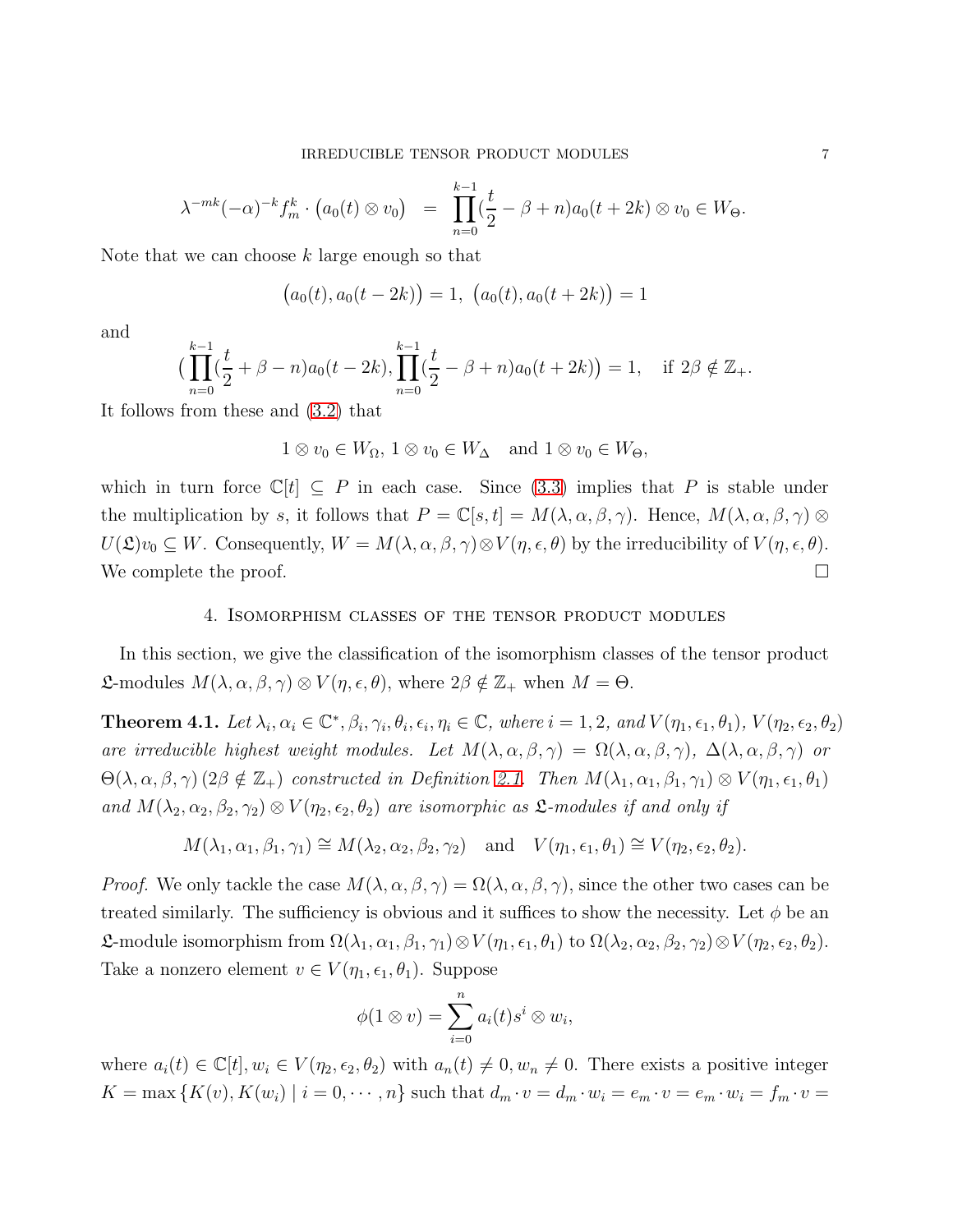$f_m \cdot w_i = h_m \cdot v = h_m \cdot w_i = 0$  for all  $m \geq K$  and  $0 \leq i \leq n$ . For any two different integers  $m_1, m_2 \geq K$ , we have

<span id="page-7-0"></span>
$$
(\lambda_1^{-m_1}d_{m_1}-\lambda_1^{-m_2}d_{m_2})\cdot(1\otimes v)=(m_1-m_2)\gamma_1(1\otimes v).
$$

Then by applying  $\phi$  on both sides, we obtain

$$
(m_1 - m_2)\gamma_1 \sum_{i=0}^n a_i(t)s^i \otimes w_i
$$
  
=  $(\lambda_1^{-m_1}d_{m_1} - \lambda_1^{-m_2}d_{m_2}) \cdot \sum_{i=0}^n a_i(t)s^i \otimes w_i$   
=  $\sum_{i=0}^n (\frac{\lambda_2}{\lambda_1})^{m_1}(s + m_1\gamma_2)(s - m_1)^i a_i(t) \otimes w_i$   
(4.1)
$$
- \sum_{i=0}^n (\frac{\lambda_2}{\lambda_1})^{m_2}(s + m_2\gamma_2)(s - m_2)^i a_i(t) \otimes w_i.
$$

Comparing the coefficients of  $s^{n+1}$  in the above formula, we deduce that

$$
\big((\frac{\lambda_2}{\lambda_1})^{m_1}-(\frac{\lambda_2}{\lambda_1})^{m_2}\big)(a_n(t)\otimes w_n)=0,
$$

forcing  $\lambda_1 = \lambda_2$ . Then [\(4.1\)](#page-7-0) can be simplified as

<span id="page-7-1"></span>(4.2) 
$$
(m_1 - m_2)\gamma_1 \sum_{i=0}^n a_i(t)s^i \otimes w_i
$$

$$
= \sum_{i=0}^n ((s + m_1\gamma_2)(s - m_1)^i - (s + m_2\gamma_2)(s - m_2)^i)a_i(t) \otimes w_i.
$$

Regard it as a polynomial in  $m_1, m_2$  with coefficients in  $\Omega(\lambda_2, \alpha_2, \beta_2, \gamma_2) \otimes V(\eta_2, \epsilon_2, \theta_2)$ . If  $\gamma_2 \neq 0$ , it follows from [\(4.2\)](#page-7-1) that  $n = 0$ , since otherwise the coefficient  $(-1)^n \gamma_2 a_n(t) \otimes w_n$  of  $m_1^{n+1}$  would be zero, yielding a contradiction. Then it follows from [\(4.2\)](#page-7-1) that  $\gamma_1 = \gamma_2 \neq 0$ . If  $\gamma_2 = 0$ , [\(4.2\)](#page-7-1) becomes

$$
(m_1 - m_2)\gamma_1 \sum_{i=0}^n a_i(t) s^i \otimes w_i = s \sum_{i=0}^n ((s - m_1)^i - (s - m_2)^i) a_i(t) \otimes w_i,
$$

Also, by regarding it as a polynomial in  $m_1, m_2$  with coefficients in  $\Omega(\lambda_2, \alpha_2, \beta_2, \gamma_2)$  ⊗  $V(\eta_2, \epsilon_2, \theta_2)$ , we see that  $n \leq 1$ . If  $n = 1$ , then the above formula becomes

$$
(m_1 - m_2)\gamma_1(a_0(t) \otimes w_0 + a_1(t)s \otimes w_1) = (m_2 - m_1)a_1(t)s \otimes w_1,
$$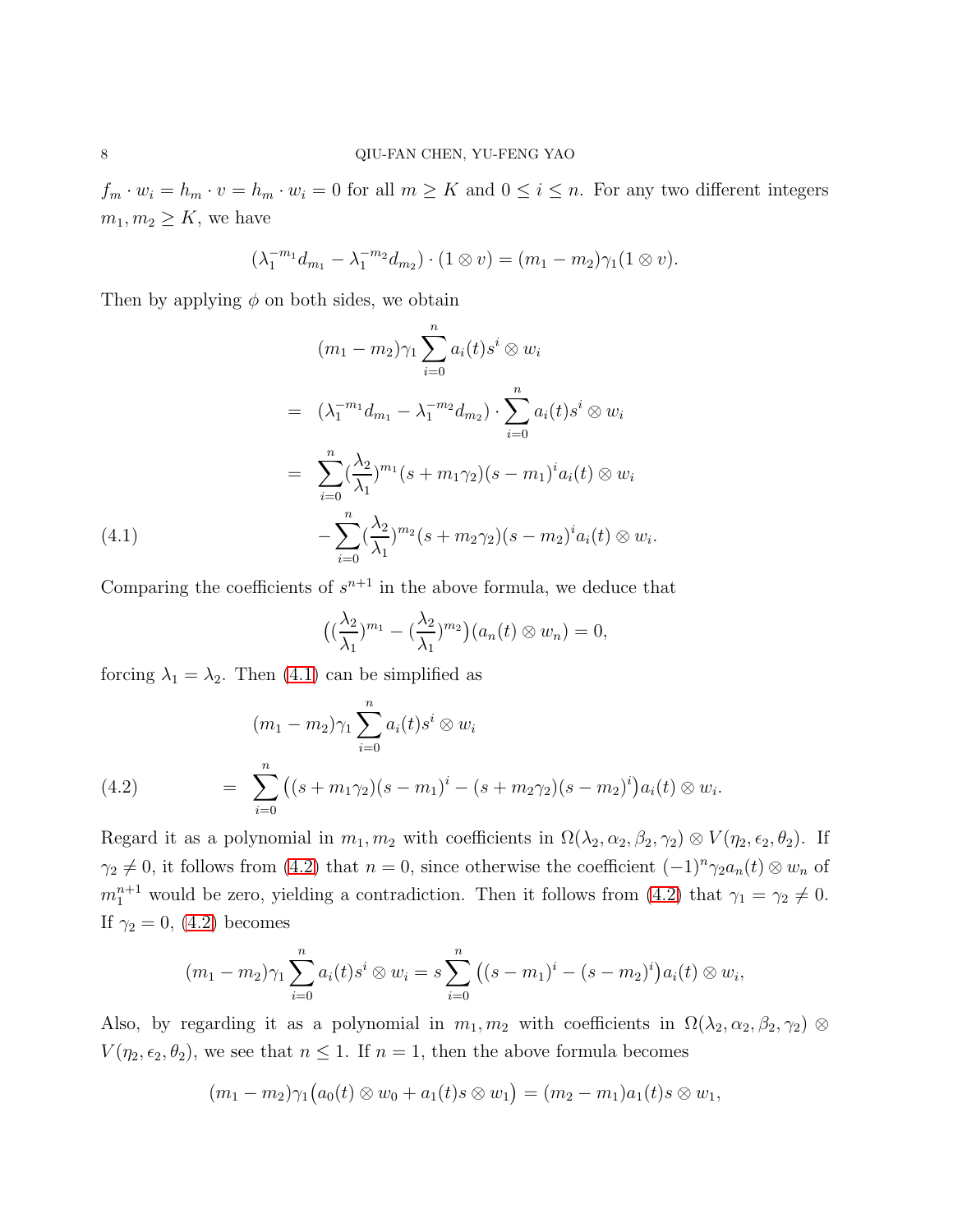yielding  $\gamma_1 = -1$  and  $a_0(t) \otimes w_0 = 0$ . So,  $\phi(1 \otimes v) = a_1(t)s \otimes w_1$ . Since

(4.3) 
$$
\lambda^{-m} \alpha_1^{-1} e_m \cdot (1 \otimes v) = 1 \otimes v \text{ for any } m \geq K,
$$

by applying  $\phi$  on both sides of [\(4.3\)](#page-8-0), it follows that

<span id="page-8-0"></span>
$$
a_1(t)s \otimes w_1 = \lambda^{-m} \alpha_1^{-1} e_m \cdot (a_1(t)s \otimes w_1)
$$
  
=  $\alpha_1^{-1} \alpha_2 a_1(t-2)(s-m) \otimes w_1,$ 

forcing  $\alpha_1^{-1} \alpha_2 a_1(t-2) \otimes w_1 = 0$ , a contradiction with the assumption that  $a_1(t) s \otimes w_1 \neq 0$ . Therefore,  $n = 0$  and  $\gamma_1 = 0$ . The preceding discussion shows that  $\phi(1 \otimes v) = a_0(t) \otimes w_0$ and  $\gamma_1 = \gamma_2$ . Now applying  $\phi$  to [\(4.3\)](#page-8-0) gives

$$
\alpha_1^{-1} \alpha_2 a_0(t-2) \otimes w_0 = a_0(t) \otimes w_0,
$$

which yields  $a_0(t) \in \mathbb{C}^*$  and  $\alpha_1 = \alpha_2$ . Without loss of generality, we assume that  $a_0(t) = 1$ . Denote  $\lambda = \lambda_1 = \lambda_2$ ,  $\alpha = \alpha_1 = \alpha_2$  and  $\gamma = \gamma_1 = \gamma_2$  in what follows. Thus there exists a linear injection  $\tau : V(\eta_1, \epsilon_1, \theta_1) \to V(\eta_2, \epsilon_2, \theta_2)$  such that

(4.4) 
$$
\phi(1 \otimes v) = 1 \otimes \tau(v), \ \forall v \in V(\eta_1, \epsilon_1, \theta_1).
$$

For any  $m \geq K$ , the equations

<span id="page-8-2"></span>
$$
\phi(d_m \cdot (1 \otimes v)) = d_m \cdot \phi(1 \otimes v),
$$
  

$$
\phi(h_m \cdot (1 \otimes v)) = h_m \cdot \phi(1 \otimes v),
$$
  

$$
\phi(f_m \cdot (1 \otimes v)) = f_m \cdot \phi(1 \otimes v)
$$

are respectively equivalent to

$$
\lambda^m \phi(s \otimes v) + \lambda^m m \gamma(1 \otimes \tau(v)) = \lambda^m (s \otimes \tau(v)) + \lambda^m m \gamma(1 \otimes \tau(v)),
$$
  

$$
\lambda^m \phi(t \otimes v) = \lambda^m (t \otimes \tau(v)),
$$
  

$$
-\frac{\lambda^m}{\alpha} \phi\left(\left(\frac{t^2}{4} + \frac{t}{2} - \beta_1(\beta_1 + 1)\right) \otimes v\right) = -\frac{\lambda^m}{\alpha} \left(\frac{t^2}{4} + \frac{t}{2} - \beta_2(\beta_2 + 1)\right) \otimes \tau(v),
$$

we see that

<span id="page-8-1"></span>
$$
(4.5) \qquad \qquad \phi(s \otimes v) = s \otimes \tau(v),
$$

$$
(4.6) \t\t \t\t \phi(t \otimes v) = t \otimes \tau(v),
$$

(4.7) 
$$
\phi\left(\left(\frac{t^2}{4} + \frac{t}{2} - \beta_1(\beta_1 + 1)\right) \otimes v\right) = \left(\frac{t^2}{4} + \frac{t}{2} - \beta_2(\beta_2 + 1)\right) \otimes \tau(v).
$$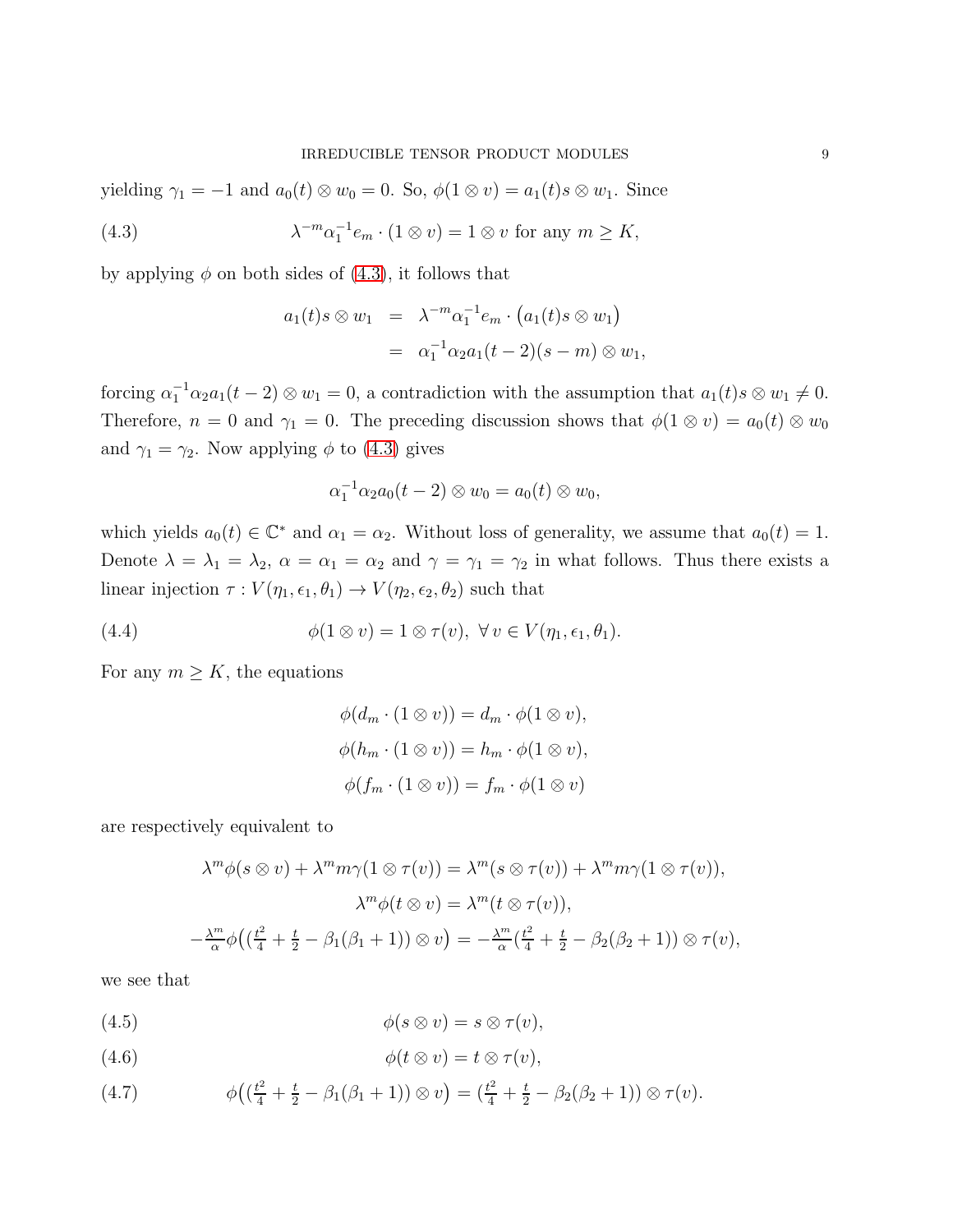From [\(4.6\)](#page-8-1) and

<span id="page-9-0"></span>
$$
\phi(h_m \cdot (t \otimes v)) = h_m \cdot \phi(t \otimes v), \quad \text{where } m \ge K,
$$

we deduce that

(4.8) 
$$
\phi(t^2 \otimes v) = t^2 \otimes \tau(v).
$$

This along with [\(4.6\)](#page-8-1)-[\(4.7\)](#page-8-1) gives  $\beta_1 = \beta_2$  or  $\beta_1 = -\beta_2 - 1$ . Hence,  $\Omega(\lambda_1, \alpha_1, \beta_1, \gamma_1) \cong$  $\Omega(\lambda_2, \alpha_2, \beta_2, \gamma_2)$  by Proposition [2.2.](#page-3-0) Combining [\(4.4\)](#page-8-2)-[\(4.6\)](#page-8-1) with [\(4.8\)](#page-9-0), we obtain

$$
\phi((X_m \cdot 1) \otimes v) = (X_m \cdot 1) \otimes \tau(v), \quad \text{where } X_m \in \{d_m, h_m, e_m, f_m \mid \forall m \in \mathbb{Z}\}.
$$

This together with

$$
\phi(X_m \cdot (1 \otimes v)) = X_m \cdot \phi(1 \otimes v), \quad \text{where } X_m \in \{d_m, h_m, e_m, f_m \mid \forall m \in \mathbb{Z}\}
$$

gives

$$
\phi(1 \otimes (X_m \cdot v)) = 1 \otimes (X_m \cdot \tau(v)), \quad \text{where } X_m \in \{d_m, h_m, e_m, f_m \mid \forall m \in \mathbb{Z}\}.
$$

Therefore,

$$
\tau(X_m \cdot v) = X_m \cdot \tau(v), \quad \text{where } X_m \in \{d_m, h_m, e_m, f_m \mid \forall m \in \mathbb{Z}\}, v \in V(\theta_1, \epsilon_1, \eta_1).
$$

Since

$$
\phi(C \cdot (1 \otimes v)) = C \cdot \phi(1 \otimes v), \ \forall v \in V(\theta_1, \epsilon_1, \eta_1),
$$

we see that  $\tau(C \cdot v) = C \cdot \tau(v)$ . Thus,  $\tau$  is a nonzero  $\mathfrak{L}$ -module homomorphism. Note that  $V(\eta_1, \epsilon_1, \theta_1)$  and  $V(\eta_2, \epsilon_2, \theta_2)$  are simple  $\mathfrak{L}$ -modules,  $\tau$  is an  $\mathfrak{L}$ -module isomorphism. We complete the proof.  $\Box$ 

## 5. Comparison of tensor product modules with known non-weight modules

In this section, we compare the tensor product modules constructed in the present paper with all other known non-weight  $\mathfrak{L}$ -modules, i.e.,  $U(\mathfrak{h})$ -free modules of rank one and Whittaker modules (cf. [\[7\]](#page-17-0)).

Let  $\mu = (\mu_1, \dots, \mu_5) \in \mathbb{C}^5$ . Assume that  $J_\mu$  is the left ideal of  $U(\mathfrak{L}_{+})$  generated by  $\{d_1 - \mu_1, d_2 - \mu_2, e_0 - \mu_3, f_1 - \mu_4, C - \mu_5, d_j, e_k, f_l, h_m \mid j \geq 3, k \geq 1, l \geq 2, m \geq 1\}$ . Denote  $N_{\mu} := U(\mathfrak{L}_+)/J$ . Then  $\text{Ind}(N_{\mu}) := U(\mathfrak{L}) \otimes_{U(\mathfrak{L}_+)} N_{\mu}$  is a universal Whittaker module, and any Whittaker module is a quotient of some universal Whittaker module.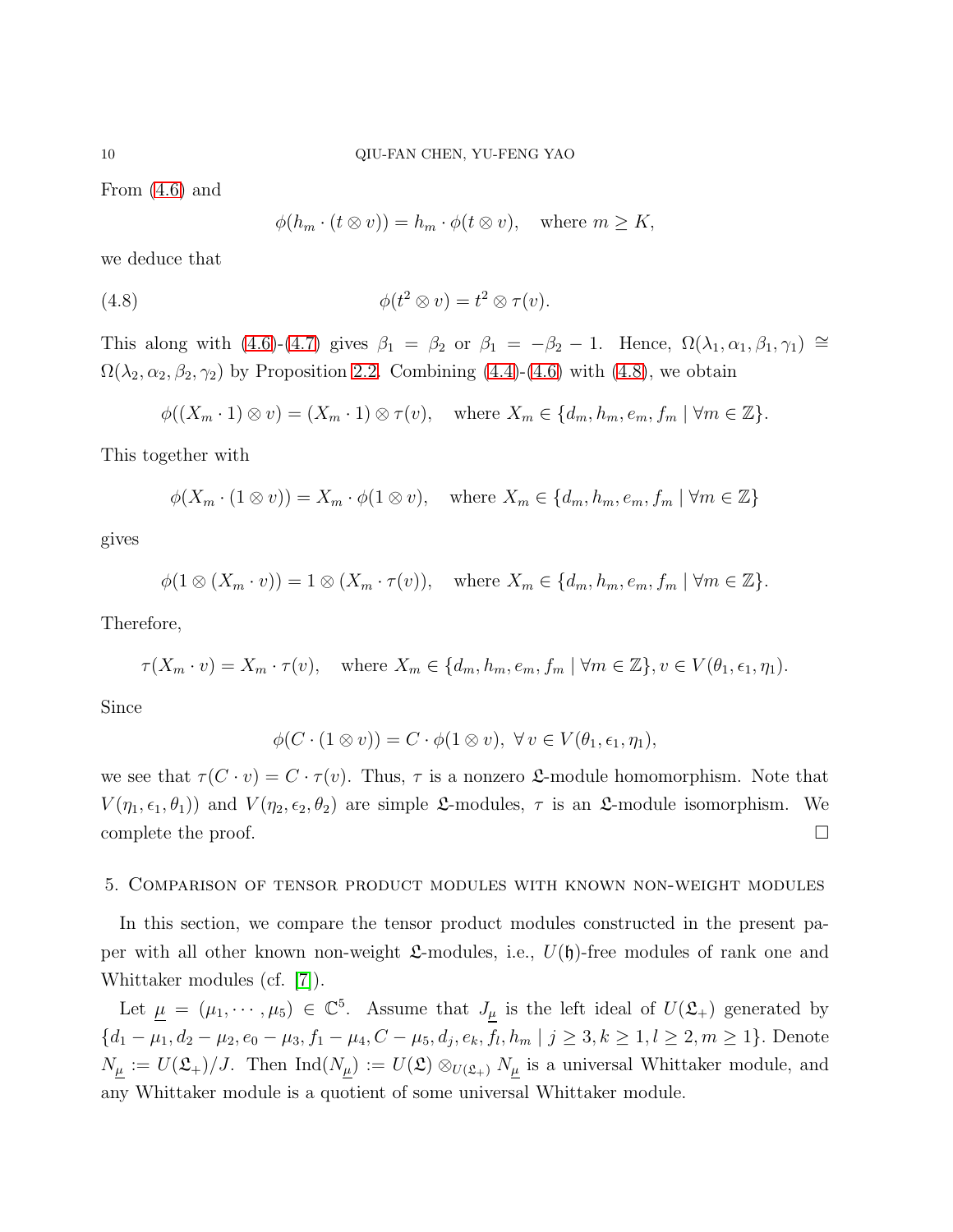For any  $r \in \mathbb{Z}_+, l, m \in \mathbb{Z}$ , as in [\[16\]](#page-17-18), we denote

$$
\omega_{l,m}^{(r)} = \sum_{i=0}^r \binom{r}{i} (-1)^{r-i} d_{l-m-i} d_{m+i} \in U(\mathfrak{L}).
$$

<span id="page-10-0"></span>**Lemma 5.1.** Let  $M(\lambda, \alpha, \beta, \gamma)$  and  $V(\eta, \epsilon, \theta)$  be the  $\mathcal{L}\text{-modules defined as in §2, and } \eta, \epsilon, \theta$  $\mathcal{L}\text{-modules defined as in §2, and } \eta, \epsilon, \theta$  $\mathcal{L}\text{-modules defined as in §2, and } \eta, \epsilon, \theta$ *can not be identically zero. Then the following statements hold.*

- (1)  $d_i$  *acts injectively on*  $M(\lambda, \alpha, \beta, \gamma) \otimes V(\eta, \epsilon, \theta)$  *for any*  $i \in \mathbb{Z}$ *.*
- (2) *For any*  $g(s,t) \in M(\lambda, \alpha, \beta, \gamma)$ *, we have*

$$
\omega_{l,m}^{(r)}(g(s,t)) = 0, \ \forall \ l,m,r \in \mathbb{Z}, \ r > 2.
$$

(3) For any  $r > 2$  and  $0 \neq g(s, t) \in M(\lambda, \alpha, \beta, \gamma)$ , there exists  $v \in V(\eta, \epsilon, \theta)$  and  $l, m \in \mathbb{Z}$  *such that* 

$$
\omega_{l,m}^{(r)}(g(s,t)\otimes v)\neq 0.
$$

*Proof.* (1) For any

$$
0 \neq v = \sum_{j=0}^{m} \sum_{k=0}^{n_j} s^j t^k \otimes v_{jk} \in M(\lambda, \alpha, \beta, \gamma) \otimes V(\eta, \epsilon, \theta)
$$

with  $v_{jk} \in V(\eta, \epsilon, \theta)$  for any j, k, and  $v_{mn_m} \neq 0$ , it follows from the L-module structure on  $M(\lambda, \alpha, \beta, \gamma)$  in Definition [2.1](#page-2-1) that

$$
d_i \cdot v = \sum_{k=0}^{n_m} \lambda^i s^{m+1} t^k \otimes v_{mk} + \sum_{j=0}^{m} \sum_k s^j t^k \otimes w_{jk} \neq 0,
$$

where  $w_{jk} \in V(\eta, \epsilon, \theta)$  for any j, k. Hence, (1) follows.

(2) For any  $h(t) \in \mathbb{C}[t]$  and  $j \in \mathbb{Z}_+$ , we have

$$
\omega_{l,m}^{(r)}(s^{j}h(t)) = \sum_{i=0}^{r} {r \choose i} (-1)^{r-i} d_{l-m-i} d_{m+i}(s^{j}h(t))
$$
  
= 
$$
\sum_{i=0}^{r} {r \choose i} (-1)^{r-i} d_{l-m-i} (\lambda^{m+i}(s+(m+i)\gamma)(s-m-i)^{j}h(t))
$$
  
= 
$$
\sum_{i=0}^{r} {r \choose i} (-1)^{r-i} \lambda^{l} (s+(l-m-i)\gamma) (s+(m+i)\gamma-l+m+i)(s-l)^{j}h(t).
$$

This together with the following identity

$$
\sum_{i=0}^{r} {r \choose i} (-1)^{r-i} i^j = 0, \ \forall j, \ r \in \mathbb{Z}_+ \text{ with } j < r
$$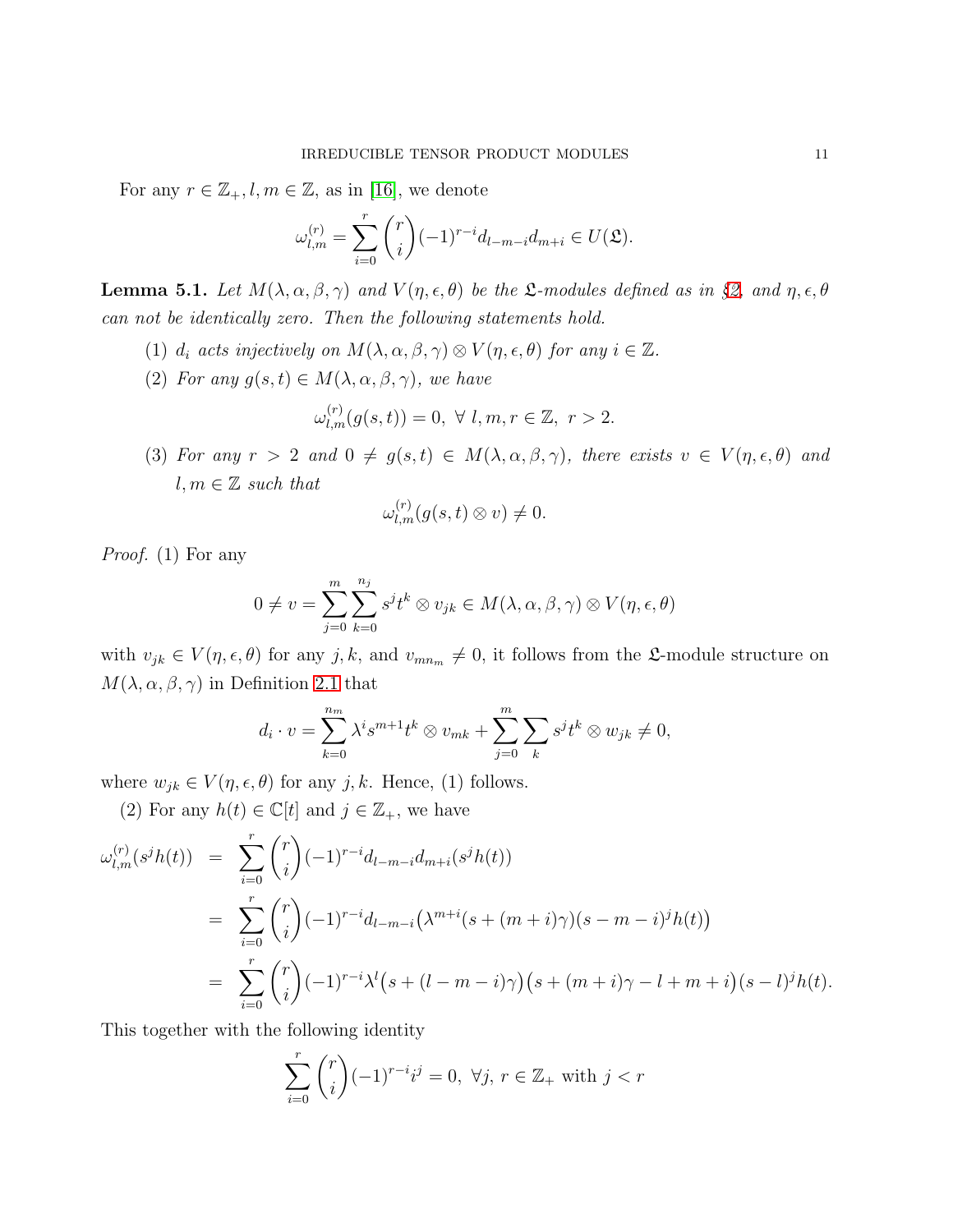forces  $\omega_{l,m}^{(r)}(g(s,t)) = 0$  provided  $r > 2$ , proving (2).

(3) Fix any  $r > 2$ . Take v to be the highest weight vector of  $V(\eta, \epsilon, \theta)$ . It is important to observe that the vectors  $d_{-2}v, d_{-3}v, \cdots, d_{-r-2}v$  are linearly independent in  $V(\eta, \epsilon, \theta)$ . Take  $l = r + 1$  and  $m = -r - 2$ . As  $\omega_{l,m}^{(r)}(g(s,t)) = 0$  by (ii), we have

$$
\omega_{l,m}^{(r)}(g(s,t) \otimes v) = \sum_{i=0}^{r} {r \choose i} (-1)^{r-i} d_{l-m-i} d_{m+i}(g(s,t) \otimes v)
$$
  
= 
$$
\sum_{i=0}^{r} {r \choose i} (-1)^{r-i} d_{l-m-i}(g(s,t)) \otimes d_{m+i}(v)
$$
  
= 
$$
\sum_{i=0}^{r} {r \choose i} (-1)^{r-i} \lambda^{l-m-i} (s + (l-m-i)\gamma) g(s-l+m+i, t) \otimes d_{m+i}(v)
$$
  

$$
\neq 0.
$$

Hence (3) follows.

| As a consequence of Lemma 5.1, we have the following result which asserts that the tensor |
|-------------------------------------------------------------------------------------------|
| product modules constructed in the present paper are different from the other known non-  |
| weight modules.                                                                           |

**Proposition 5.2.** Let  $\lambda, \alpha \in \mathbb{C}^*, \beta, \gamma, \eta, \epsilon, \theta \in \mathbb{C}$ , and  $\eta, \epsilon, \theta$  can not be identically zero. Then *the tensor product module*  $M(\lambda, \alpha, \beta, \gamma) \otimes V(\eta, \epsilon, \theta)$  *is a new non-weight*  $\mathfrak{L}$ *-module.* 

*Proof.* We need to show that the tensor product module  $M(\lambda, \alpha, \beta, \gamma) \otimes V(\eta, \epsilon, \theta)$  is neither isomorphic to a Whittaker module nor isomorphic to a  $U(\mathfrak{h})$ -free modules of rank one in [\[7\]](#page-17-0). For that, let W be a Whittaker module, then W is isomorphic to a quotient of  $N_{\mu}$  for some  $\mu = (\mu_1, \cdots, \mu_5) \in \mathbb{C}^5$ . It follows from Lemma [5.1](#page-10-0) (i) that  $M(\lambda, \alpha, \beta, \gamma) \otimes V(\eta, \epsilon, \theta) \ncong W$ , since for any nonzero element  $v \in \text{Ind}(N_{\underline{\mu}})$  (resp.  $w \in W$ ), there exists a positive integer i such that  $d_i$  acts on v (resp. w) trivially. Moreover, thanks to Lemma [5.1](#page-10-0) (ii) and (iii),  $M(\lambda, \alpha, \beta, \gamma) \otimes V(\eta, \epsilon, \theta) \ncong M(\lambda', \alpha', \beta', \gamma')$  for any  $\lambda', \alpha' \in \mathbb{C}^*, \beta', \gamma' \in \mathbb{C}$ . We complete the  $\Box$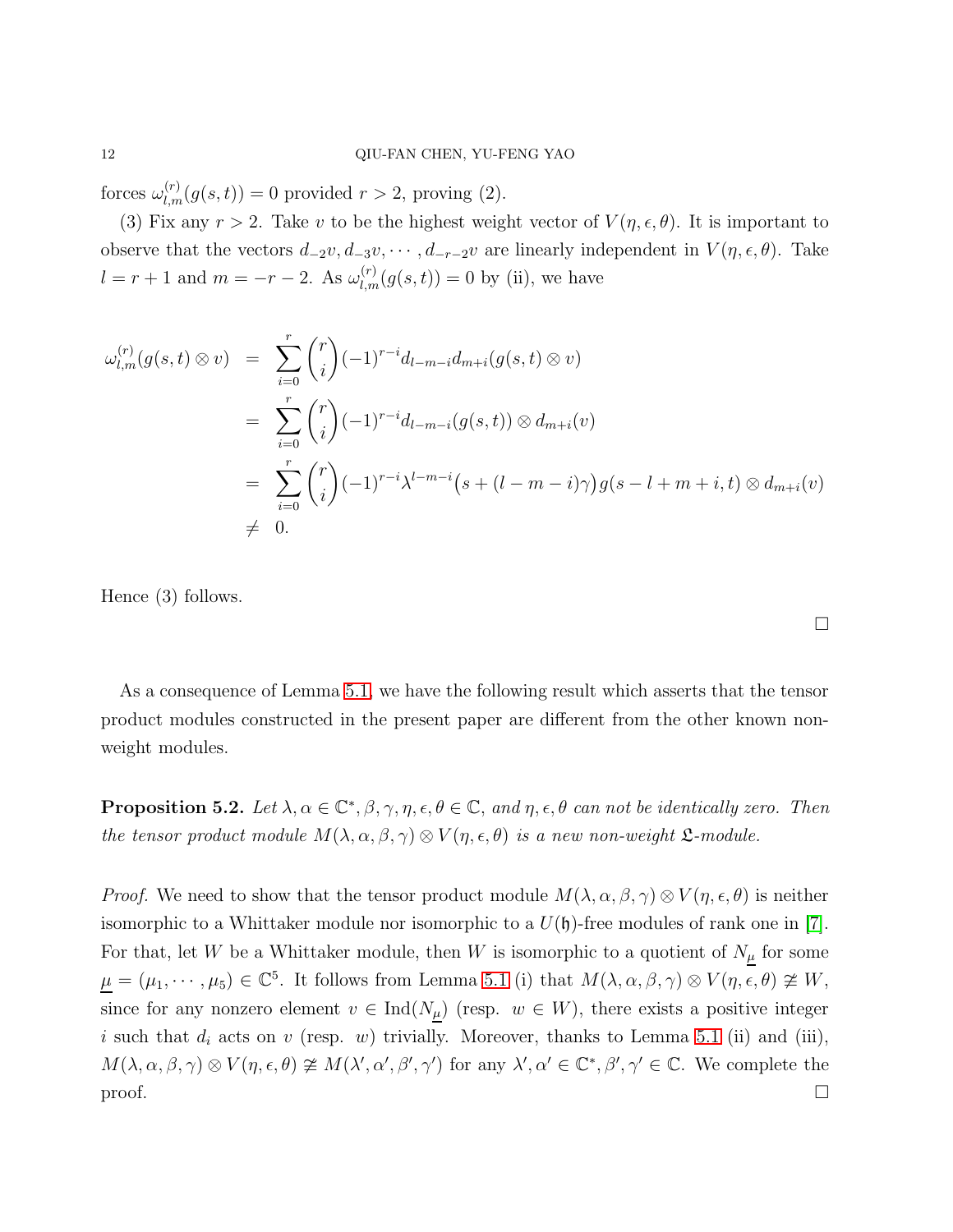## 6. Realization of tensor product modules as induced modules

In this section, we realize the tensor product modules  $M(\lambda, \alpha, \beta, \gamma) \otimes \overline{V}(\eta, \epsilon, \theta)$  as certain induced modules. For that, fix  $\lambda \in \mathbb{C}^*$ , let

$$
\mathfrak{b}_{\lambda} = \text{span}_{\mathbb{C}} \{ d_m - \lambda^m d_0, f_m, h_n, e_n, C \mid m \in \mathbb{N}, n \in \mathbb{Z}_+ \}
$$

be the subalgebra of  $\mathfrak{L}$ .

<span id="page-12-0"></span>**Definition 6.1.** Let  $\mathbb{C}[t]$  be the polynomial algebra in the variable t with coefficients in  $\mathbb{C}$ . For  $\lambda, \alpha \in \mathbb{C}^*, \beta, \gamma, \eta, \epsilon, \theta \in \mathbb{C}$  and  $g(t) \in \mathbb{C}[t]$ , define the action of  $\mathfrak{b}_{\lambda}$  on  $\mathbb{C}[t]$  as follows:

$$
\mathbb{C}[t]_{\lambda,\alpha,\beta,\gamma,\eta,\epsilon,\theta}^{\Omega}:\n\begin{aligned}\n& (d_m - \lambda^m d_0) \circ g(t) = \lambda^m (m\gamma - \eta)g(t), \\
& f_m \circ g(t) = -\frac{\lambda^m}{\alpha} (\frac{t}{2} - \beta)(\frac{t}{2} + \beta + 1)g(t + 2), \\
& h_n \circ g(t) = \lambda^n (t + \delta_{n,0}\epsilon)g(t), \quad e_n \circ g(t) = \lambda^n \alpha g(t - 2), \\
& C \circ g(t) = \theta g(t); \\
& \mathbb{C}[t]_{\lambda,\alpha,\beta,\gamma,\eta,\epsilon,\theta}^{\Delta}:\n\begin{aligned}\n& (d_m - \lambda^m d_0) \circ g(t) = \lambda^m (m\gamma - \eta)g(t), \\
& f_m \circ g(t) = \lambda^m \alpha g(t + 2), \\
& h_n \circ g(t) = \lambda^n (t + \delta_{n,0}\epsilon)g(t), \\
& e_n \circ g(t) = -\frac{\lambda^n}{\alpha} (\frac{t}{2} + \beta)(\frac{t}{2} - \beta - 1)g(t - 2), \\
& C \circ g(t) = \theta g(t); \\
& \mathbb{C}[t]_{\lambda,\alpha,\beta,\gamma,\eta,\epsilon,\theta}^{\Omega}:\n\begin{aligned}\n& (d_m - \lambda^m d_0) \circ g(t) = \lambda^m (m\gamma - \eta)g(t), \\
& f_m \circ g(t) = -\frac{\lambda^m}{\alpha} (\frac{t}{2} - \beta)g(t + 2), \\
& h_n \circ g(t) = \lambda^n (t + \delta_{n,0}\epsilon)g(t), \quad e_n \circ g(t) = \lambda^n \alpha(\frac{t}{2} + \beta)\gamma g(t - 2), \\
& C \circ g(t) = \theta g(t).\n\end{aligned}
$$

where  $m \in \mathbb{N}, n \in \mathbb{Z}_+$ .

**Proposition 6.2.** *Keep notations as above, then*  $\mathbb{C}[t]^{\Omega}_{\lambda,\alpha,\beta,\gamma,\eta,\epsilon,\theta}$ ,  $\mathbb{C}[t]^{\Delta}_{\lambda,\alpha,\beta,\gamma,\eta,\epsilon,\theta}$  and  $\mathbb{C}[t]^{\Theta}_{\lambda,\alpha,\beta,\gamma,\eta,\epsilon,\theta}$  $\alpha$ *are*  $\mathfrak{b}_{\lambda}$ *-modules under the actions given in Definition [6.1.](#page-12-0)* 

*Proof.* The assertion can be verified straightforwardly, we omit the details.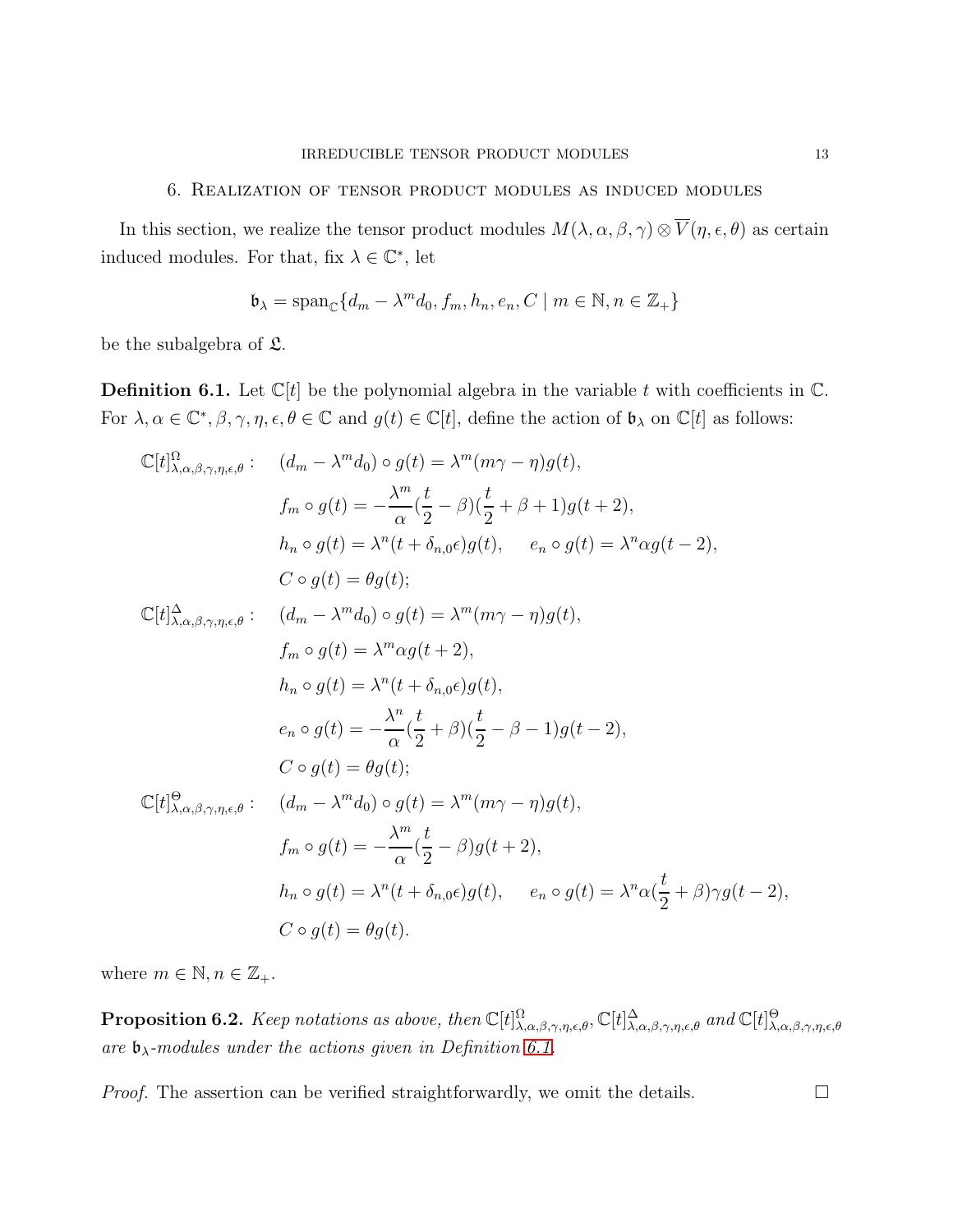**Remark 6.3.** Let  $\lambda, \alpha \in \mathbb{C}^*, \beta, \gamma, \eta, \epsilon, \theta \in \mathbb{C}$ . Then by a similar argument as that in the *proof in* [\[7,](#page-17-0) Proposition 2.5 ], the  $\mathfrak{b}_{\lambda}$ -modules  $\mathbb{C}[t]_{\lambda,\alpha,\beta,\gamma,\eta,\epsilon,\theta}^{\Omega}$  and  $\mathbb{C}[t]_{\lambda,\alpha,\beta,\gamma,\eta,\epsilon,\theta}^{\Delta}$  are always *irreducible, while the*  $\mathfrak{b}_{\lambda}$ *-module*  $\mathbb{C}[t]_{\lambda,\alpha,\beta,\gamma,\eta,\epsilon,\theta}^{\Theta}$  *is irreducible if and only if*  $2\beta \notin \mathbb{Z}_+$ *.* 

We always assume that  $\lambda, \alpha \in \mathbb{C}^*, \beta, \gamma, \eta, \epsilon, \theta \in \mathbb{C}$  in the following. Now one can form the induced L-modules as follows:

$$
\operatorname{Ind}(\mathbb{C}[t]^{\Omega}_{\lambda,\alpha,\beta,\gamma,\eta,\epsilon,\theta}) := U(\mathfrak{L}) \otimes_{U(\mathfrak{b}_{\lambda})} \mathbb{C}[t]^{\Omega}_{\lambda,\alpha,\beta,\gamma,\eta,\epsilon,\theta};
$$
  

$$
\operatorname{Ind}(\mathbb{C}[t]^{\Delta}_{\lambda,\alpha,\beta,\gamma,\eta,\epsilon,\theta}) := U(\mathfrak{L}) \otimes_{U(\mathfrak{b}_{\lambda})} \mathbb{C}[t]^{\Delta}_{\lambda,\alpha,\beta,\gamma,\eta,\epsilon,\theta};
$$
  

$$
\operatorname{Ind}(\mathbb{C}[t]^{\Theta}_{\lambda,\alpha,\beta,\gamma,\eta,\epsilon,\theta}) := U(\mathfrak{L}) \otimes_{U(\mathfrak{b}_{\lambda})} \mathbb{C}[t]^{\Theta}_{\lambda,\alpha,\beta,\gamma,\eta,\epsilon,\theta}.
$$

<span id="page-13-0"></span>Theorem 6.4. *Keep notations as above. Then as* L*-modules*

$$
\Omega(\lambda, \alpha, \beta, \gamma) \otimes \overline{V}(\eta, \epsilon, \theta) \cong Ind(\mathbb{C}[t]_{\lambda, \alpha, \beta, \gamma, \eta, \epsilon, \theta}^{\Omega});
$$
  

$$
\Delta(\lambda, \alpha, \beta, \gamma) \otimes \overline{V}(\eta, \epsilon, \theta) \cong Ind(\mathbb{C}[t]_{\lambda, \alpha, \beta, \gamma, \eta, \epsilon, \theta}^{\Delta});
$$
  

$$
\Theta(\lambda, \alpha, \beta, \gamma) \otimes \overline{V}(\eta, \epsilon, \theta) \cong Ind(\mathbb{C}[t]_{\lambda, \alpha, \beta, \gamma, \eta, \epsilon, \theta}^{\Theta}).
$$

*Proof.* In the following we only prove the first case, since a similar argument can be applied to the other two cases.

According to the PBW Theorem, we see that  $Ind(C[t]^{\Omega}_{\lambda,\alpha,\beta,\gamma,\eta,\epsilon,\theta})$  has a basis

$$
\mathcal{B}_1 = \{ f_{-q}^{F_{-q}} \cdots f_0^{F_0} e_{-p}^{E_{-p}} \cdots e_{-1}^{E_{-1}} h_{-m}^{H_{-m}} \cdots h_{-1}^{H_{-1}} d_{-n}^{D_{-n}} \cdots d_0^{D_0} \otimes t^i \mid D_0, \cdots, D_{-n}, H_{-1}, \cdots, H_{-m}, E_{-1}, \cdots, E_{-p}, F_0, \cdots, F_{-q}, i \in \mathbb{Z}_+ \}
$$

and  $\Omega(\lambda, \alpha, \beta, \gamma) \otimes \overline{V}(\eta, \epsilon, \theta)$  has a basis

$$
\mathcal{B}_2 = \{ t^i s^{D_0} \otimes (f_{-q}^{F_{-q}} \cdots f_0^{F_0} e_{-p}^{E_{-p}} \cdots e_{-1}^{E_{-1}} h_{-m}^{H_{-m}} \cdots h_{-1}^{H_{-1}} d_{-n}^{D_{-n}} \cdots d_{-1}^{D_{-1}} \cdot v_h) \mid D_0, \cdots, D_{-n}, \nH_{-1}, \cdots, H_{-m}, E_{-1}, \cdots, E_{-p}, F_0, \cdots, F_{-q}, i \in \mathbb{Z}_+ \}.
$$

Now we define the following linear map

$$
\phi: \mathrm{Ind}(\mathbb{C}[t]^{\Omega}_{\lambda,\alpha,\beta,\gamma,\eta,\epsilon,\theta}) \to \Omega(\lambda,\alpha,\beta,\gamma) \otimes \overline{V}(\eta,\epsilon,\theta)
$$

by

$$
\phi(f_{-q}^{F_{-q}} \cdots f_0^{F_0} e_{-p}^{E_{-p}} \cdots e_{-1}^{E_{-1}} h_{-m}^{H_{-m}} \cdots h_{-1}^{H_{-1}} d_{-n}^{D_{-n}} \cdots d_0^{D_0} \otimes t^i)
$$
  
=  $f_{-q}^{F_{-q}} \cdots f_0^{F_0} e_{-p}^{E_{-p}} \cdots e_{-1}^{E_{-1}} h_{-m}^{H_{-m}} \cdots h_{-1}^{H_{-1}} d_{-n}^{D_{-n}} \cdots d_0^{D_0} (t^i \otimes v_h)$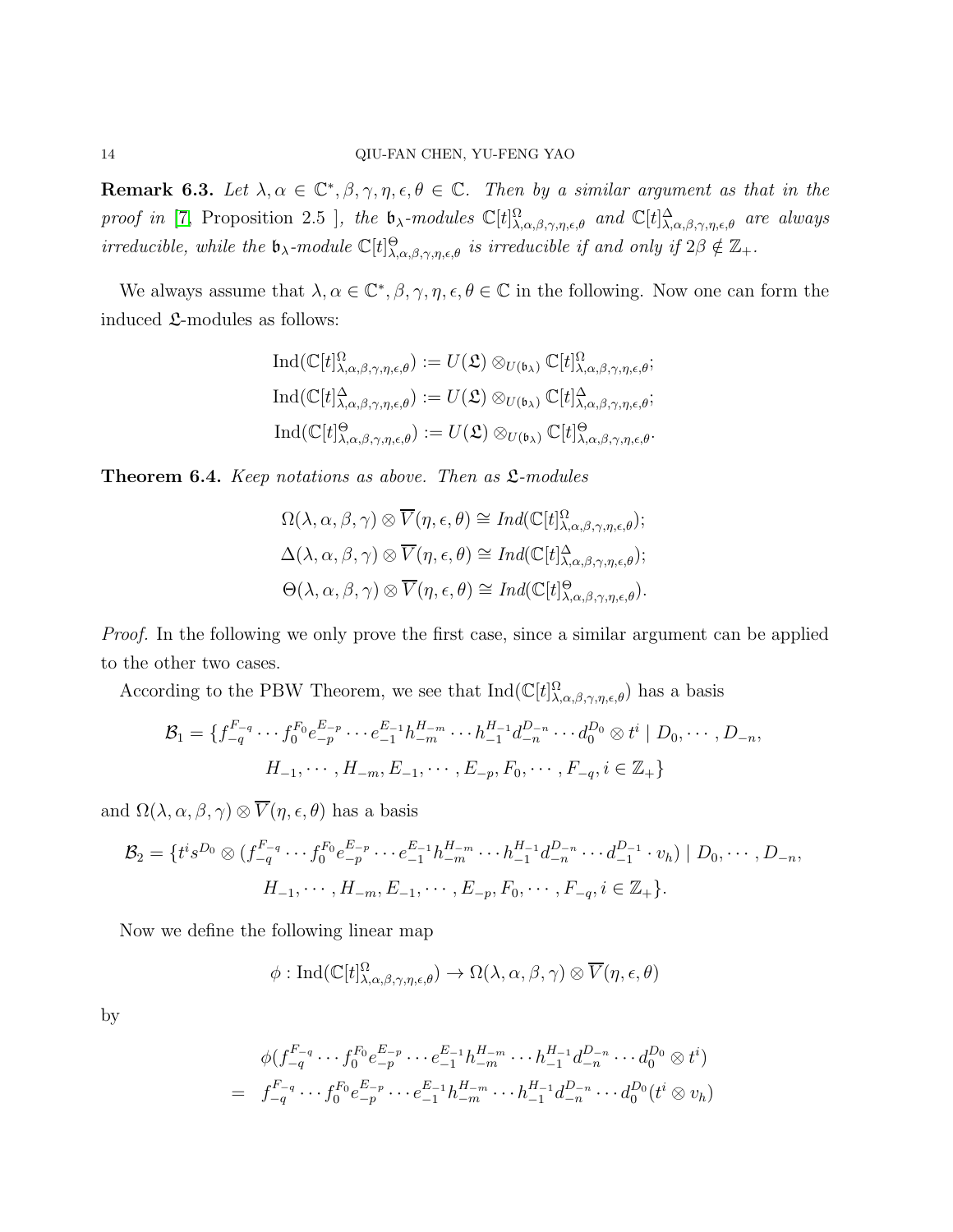We claim that  $\phi$  is an  $\mathfrak{L}$ -module homomorphism. By Definition [6.1,](#page-12-0) one can observe that

$$
(d_m - \lambda^m d_0)(t^i \otimes v_h) = ((d_m - \lambda^m d_0) \circ t^i) \otimes v_h, \quad \forall m \in \mathbb{N}.
$$

Combining this with Definition [6.1,](#page-12-0) for any  $i\in\mathbb{Z}_{+},$   $m\in\mathbb{N}, n\in\mathbb{Z}_{+}$  and

$$
x = f_{-q}^{F_{-q}} \cdots f_0^{F_0} e_{-p}^{E_{-p}} \cdots e_{-1}^{E_{-1}} h_{-m}^{H_{-m}} \cdots h_{-1}^{H_{-1}} d_{-n}^{D_{-n}} \cdots d_0^{D_0},
$$

we have

$$
\begin{array}{rcl}\n\phi(xd_m \otimes t^i) & = & \phi(\lambda^m x d_0 \otimes t^i + x(d_m - \lambda^m d_0) \otimes t^i) \\
& = & \phi(\lambda^m x d_0 \otimes t^i + x \otimes (d_m - \lambda^m d_0) \circ t^i) \\
& = & \lambda^m x d_0(t^i \otimes v_h) + x((d_m - \lambda^m d_0) \circ t^i \otimes v_h), \\
& = & \lambda^m x d_0(t^i \otimes v_h) + x(d_m - \lambda^m d_0)(t^i \otimes v_h), \\
& = & x d_m(t^i \otimes v_h),\n\end{array}
$$

$$
\phi(xf_m \otimes t^i) = \phi(x \otimes f_m \circ t^i) = x(f_m \circ t^i \otimes v_h) = xf_m(t^i \otimes v_h),
$$

$$
\begin{array}{rcl}\n\phi(xY_n \otimes t^i) & = & \phi(x \otimes Y_n \circ t^i) \\
& = & x(Y_n \circ t^i \otimes v_h) = xY_n(t^i \otimes v_h), \quad \text{where } Y_n = e_n \text{ or } h_n\n\end{array}
$$

and

$$
\phi(xC\otimes t^i)=\theta\phi(x\otimes t^i)=\theta x(t^i\otimes v_h)=xC(t^i\otimes v_h).
$$

Then for any  $j \in \mathbb{Z}$ , by the PBW Theorem, we can write

$$
z_j x = \sum_{j_a} X_{j_a} x_{j_a} + \sum_{j_b} Y_{j_b} y_{j_b} d_{j_b} + \sum_{j_c} Z_{j_c} z_{j_c} h_{j_c} + \sum_{j_p} U_{j_p} u_{j_p} e_{j_p} + \sum_{j_q} V_{j_q} v_{j_q} f_{j_q} + \sum_{j_l} W_{j_l} w_{j_l} C,
$$

where  $z_j \in \{d_j, h_j, e_j, f_j \mid j \in \mathbb{Z}\}, X_{j_a}, Y_{j_b}, Z_{j_c}, U_{j_p}, V_{j_q}, W_{j_l} \in \mathbb{C}, x_{j_a} \otimes t^i, y_{j_b} \otimes t^i, z_{j_c} \otimes t^i, u_{j_p} \otimes t^i, u_{j_p} \otimes t^i, u_{j_p} \otimes t^i, u_{j_p} \otimes t^i, u_{j_p} \otimes t^i, u_{j_p} \otimes t^i, u_{j_p} \otimes t^i, u_{j_p} \otimes t^i, u_{j_p} \otimes t^i, u_{j$  $t^i, v_{j_q} \otimes t^i, w_{j_l} \otimes t^i \in \mathcal{B}_1$  and  $j_b, j_q \in \mathbb{N}, j_c, j_p \in \mathbb{Z}_+$ . Now we deduce that for any  $j \in \mathbb{Z}$ ,

$$
\phi(z_j x \otimes t^i) = \phi\left(\sum_{j_a} X_{j_a} x_{j_a} \otimes t^i + \sum_{j_b} Y_{j_b} y_{j_b} d_{j_b} \otimes t^i + \sum_{j_c} Z_{j_c} z_{j_c} h_{j_c} \otimes t^i + \sum_{j_p} U_{j_p} u_{j_p} e_{j_p} \otimes t^i\right)
$$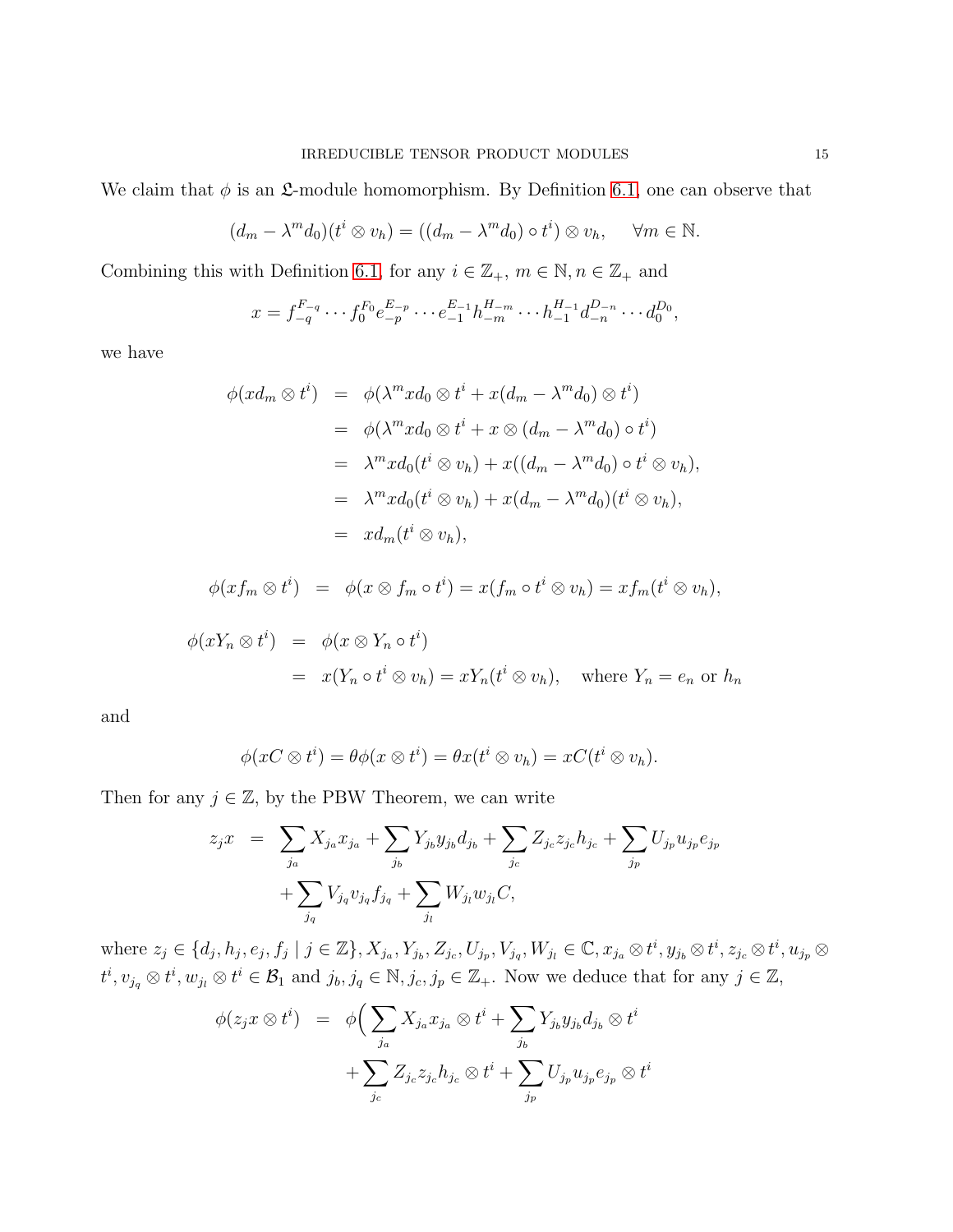$$
+\sum_{j_q} V_{j_q} v_{j_q} f_{j_q} \otimes t^i + \sum_{j_l} W_{j_l} w_{j_l} C \otimes t^i
$$
  
= 
$$
\sum_{j_a} X_{j_a} x_{j_a} (t^i \otimes v_h) + \sum_{j_b} Y_{j_b} y_{j_b} d_{j_b} (t^i \otimes v_h)
$$
  
+ 
$$
\sum_{j_c} Z_{j_c} z_{j_c} h_{j_c} (t^i \otimes v_h) + \sum_{j_p} U_{j_p} u_{j_p} e_{j_p} (t^i \otimes v_h)
$$
  
+ 
$$
\sum_{j_q} V_{j_q} v_{j_q} f_{j_q} (t^i \otimes v_h) + \sum_{j_l} W_{j_l} w_{j_l} C(t^i \otimes v_h)
$$
  
= 
$$
z_j x(t^i \otimes v_h) = z_j \phi(x \otimes t^i)
$$

and

$$
\phi(Cx \otimes t^i) = \theta \phi(x \otimes t^i) = \theta x(t^i \otimes v_h) = xC(t^i \otimes v_h) = Cx(t^i \otimes v_h) = C\phi(x \otimes t^i).
$$

This implies that  $\phi$  is an  $\mathfrak{L}\text{-module homomorphism.}$ 

Next we shall show that  $\phi$  is an **£**-module isomorphism. Clearly,  $t^i \otimes v_h \in \text{Im}(\phi)$  for all  $i \in \mathbb{Z}_+$ . Moreover,  $d_0^j$  $v_0^j(t^i \otimes v_h) \in \text{Im}(\phi)$ , this implies that  $t^i s^j \otimes v_h \in \text{Im}(\phi)$  for all  $j \in \mathbb{Z}_+$ , i.e.,  $\Omega(\lambda, \alpha, \beta, \gamma) \otimes v_h \subset \text{Im}(\phi)$ . By applying the action of the elements of the form  $f_{-q}^{F_{-q}} \cdots f_0^{F_0}$  $e_{-p}^{F_0}e_{-p}^{E_{-p}}\cdots e_{-1}^{E_{-1}}h_{-m}^{H_{-m}}\cdots h_{-1}^{H_{-1}}d_{-n}^{D_{-n}}\cdots d_0^{D_0}$  on  $\Omega(\lambda,\alpha,\beta,\gamma) \otimes v_h,$  we further deduce that  $\Omega(\lambda, \alpha, \beta, \gamma) \otimes \overline{V}(\eta, \epsilon, \theta) \subset \text{Im}(\phi)$  and  $\phi$  is surjective. In order to obtain the injectivity of  $\phi$ , we first define a total order "  $\prec$  " on  $\mathcal{B}_2$ 

$$
t^{i}s^{D_{0}} \otimes (f_{-q_{1}}^{F_{-q_{1}}}\cdots f_{0}^{F_{0}}e_{-p_{1}}^{E_{-p_{1}}}\cdots e_{-1}^{E_{-1}}h_{-m_{1}}^{H_{-m_{1}}}\cdots h_{-1}^{H_{-1}}d_{-n_{1}}^{D_{-n_{1}}}\cdots d_{-1}^{D_{-1}}\cdot v_{h})
$$
  

$$
\prec t^{i'}s^{D_{0}'} \otimes (f_{-q_{2}}^{F_{-q_{2}}'}\cdots f_{0}^{F_{0}'}e_{-p_{2}}^{E_{-p_{2}}'}\cdots e_{-1}^{E_{-1}'}h_{-m_{2}}^{H_{-m_{2}}'}\cdots h_{-1}^{H_{-1}'}d_{-n_{2}}^{D_{-n_{2}}'}\cdots d_{-1}^{D_{-1}'}\cdot v_{h})
$$

if and only if

$$
(D_{-1},\ldots,D_{-n_1},\overbrace{0,\ldots,0}^{n_2},H_{-1},\ldots,H_{-m_1},\overbrace{0,\ldots,0}^{m_2},E_{-1},\ldots,E_{-p_1},\overbrace{0,\ldots,0}^{p_2},
$$
  
\n
$$
\leq (D'_{-1},\ldots,D'_{-n_2},\overbrace{0,\ldots,0}^{n_1},H'_{-1},\ldots,H'_{-m_2},\overbrace{0,\ldots,0}^{m_1},E'_{-1},\ldots,E'_{-p_2},\overbrace{0,\ldots,0}^{p_1},
$$
  
\n
$$
F'_{0},\ldots,F'_{-q_2},\overbrace{0,\ldots,0}^{q_1},D'_{0},i'),
$$

where

 $(a_1, \ldots, a_l) < (b_1, \ldots, b_l) \Longleftrightarrow \exists k > 0$  such that  $a_i = b_i$  for all  $i < k$  and  $a_k < b_k$ .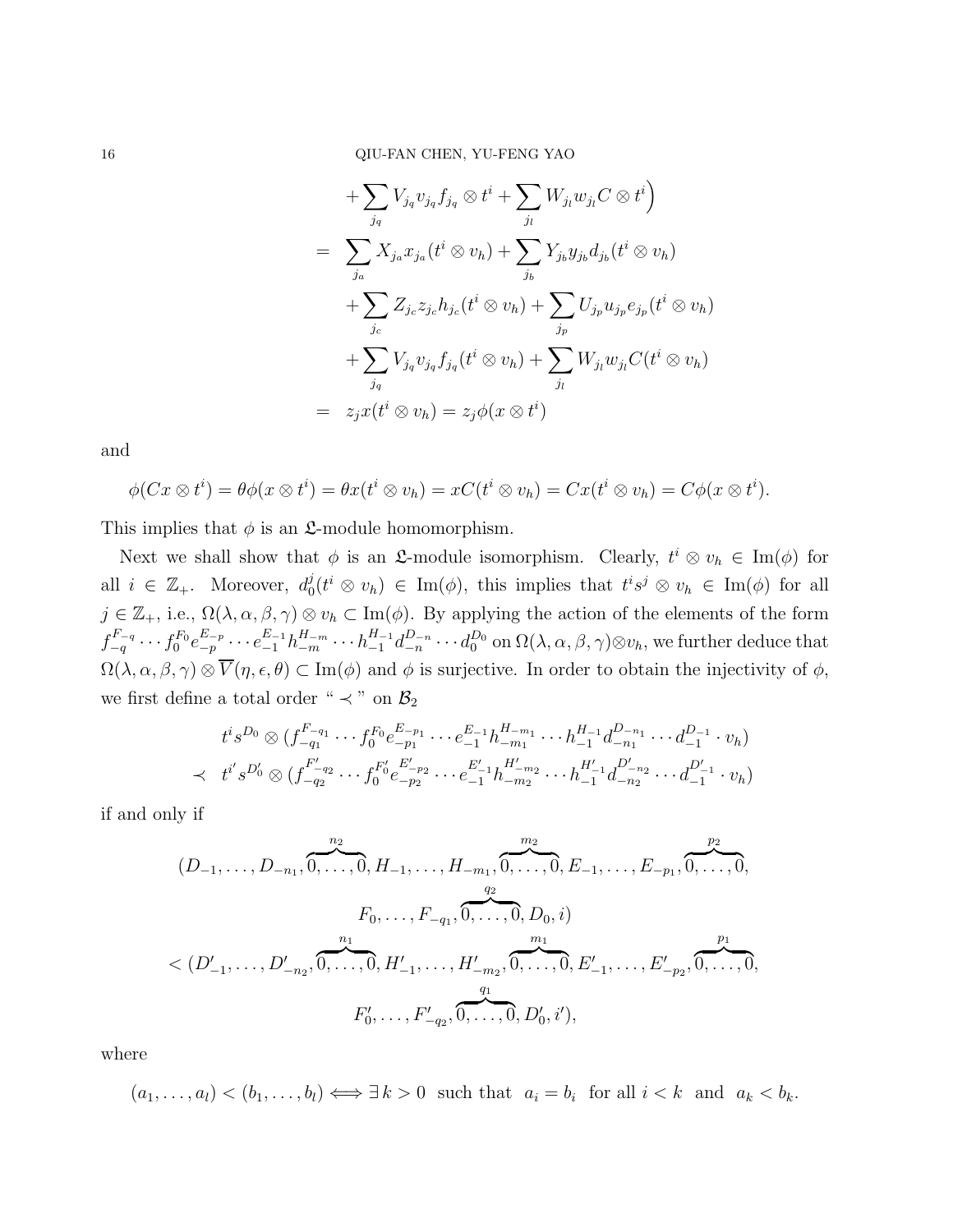An explicit calculation gives

$$
f_{-q}^{F_{-q}} \cdots f_0^{F_0} e_{-p}^{E_{-p}} \cdots e_{-1}^{E_{-1}} h_{-m}^{H_{-m}} \cdots h_{-1}^{H_{-1}} d_{-n}^{D_{-n}} \cdots d_0^{D_0} (t^i \otimes v_h)
$$
  
=  $t^i s^{D_0} \otimes (f_{-q}^{F_{-q}} \cdots f_0^{F_0} e_{-p}^{E_{-p}} \cdots e_{-1}^{E_{-1}} h_{-m}^{H_{-m}} \cdots h_{-1}^{H_{-1}} d_{-n}^{D_{-n}} \cdots d_{-1}^{D_{-1}} \cdot v_h) + \text{ lower terms.}$ 

Since  $\mathcal{B}_2$  is a basis of  $\Omega(\lambda, \alpha, \beta, \gamma) \otimes \overline{V}(\eta, \epsilon, \theta)$ , so is the set

$$
\{f_{-q}^{F_{-q}}\cdots f_0^{F_0}e_{-p}^{E_{-p}}\cdots e_{-1}^{E_{-1}}h_{-m}^{H_{-m}}\cdots h_{-1}^{H_{-1}}d_{-n}^{D_{-n}}\cdots d_0^{D_0}(t^i\otimes v_h) \mid D_0,\cdots,D_{-n},H_{-1},\cdots,H_{-m},E_{-1},\cdots,E_{-p},F_0,\cdots,F_{-q},i\in\mathbb{Z}_+\}.
$$

Thus,  $\phi$  is injective, completing the proof.

As a consequence of Theorem [3.1,](#page-4-2) Theorem [6.4,](#page-13-0) Proposition [2.2](#page-3-0) and [\[14,](#page-17-1) Corollary 1], we have the following sufficient and necessary conditions for reducibility of the induced modules

Corollary 6.5. Let  $\lambda, \alpha \in \mathbb{C}^*, \beta, \gamma, \eta, \epsilon, \theta \in \mathbb{C}$ . Then the following statements hold.

- (1) *The induced module*  $\text{Ind}(\mathbb{C}[t]^M_{\lambda,\alpha,\beta,\gamma,\eta,\epsilon,\theta})$  *for*  $M \in \{\Omega,\Delta\}$  *is reducible if and only if one of the following conditions holds.*
	- (i)  $\epsilon + m(\theta + 2) n = 0$  *for some*  $m, n \in \mathbb{Z}_+$ .
	- (ii)  $-\epsilon + m(\theta + 2) n 1 = 0$  *for some*  $m, n \in \mathbb{N}$ *.*
	- (iii)  $\theta \neq -2$  *and there exists some*  $m, n \in \mathbb{N}$  *such that*

$$
\eta + \frac{\epsilon^2 + 2\epsilon}{4(\theta + 2)} + \frac{1}{48} \left( \frac{-\theta^2 + 14\theta + 26}{\theta + 2} (m^2 + n^2) + \sqrt{\frac{(\theta^2 - 2\theta - 2)(\theta^2 - 26\theta - 50)}{(\theta + 2)^2}} (m^2 - n^2) - 24mn + \frac{2\theta^2 - 4\theta - 4}{\theta + 2} \right) = 0.
$$

(2) *The induced module*  $\text{Ind}(\mathbb{C}[t]_{\lambda,\alpha,\beta,\gamma,\eta,\epsilon,\theta}^{\Theta})$  *is reducible if and only if*  $2\beta \in \mathbb{Z}_+$  *or one of the conditions* (i), (ii), (iii) *in* (1) *holds.*

*Proof.* It follows from Theorem [3.1](#page-4-2) and Theorem [6.4](#page-13-0) that  $Ind(C[t]^M_{\lambda,\alpha,\beta,\gamma,\eta,\epsilon,\theta})$  is irreducible for  $M \in \{\Omega, \Delta, \Theta\}$  if and only if both  $M(\lambda, \alpha, \beta, \gamma)$  and  $\overline{V}(\eta, \epsilon, \theta)$  are irreducible. Consequently, the desired assertion follows directly from Proposition [2.2](#page-3-0) and [\[14,](#page-17-1) Corollary 1].  $\Box$ 

Acknowledgements. Yu-Feng Yao is grateful to professor Yufeng Pei for providing the references [\[14\]](#page-17-1) and [\[17\]](#page-17-7).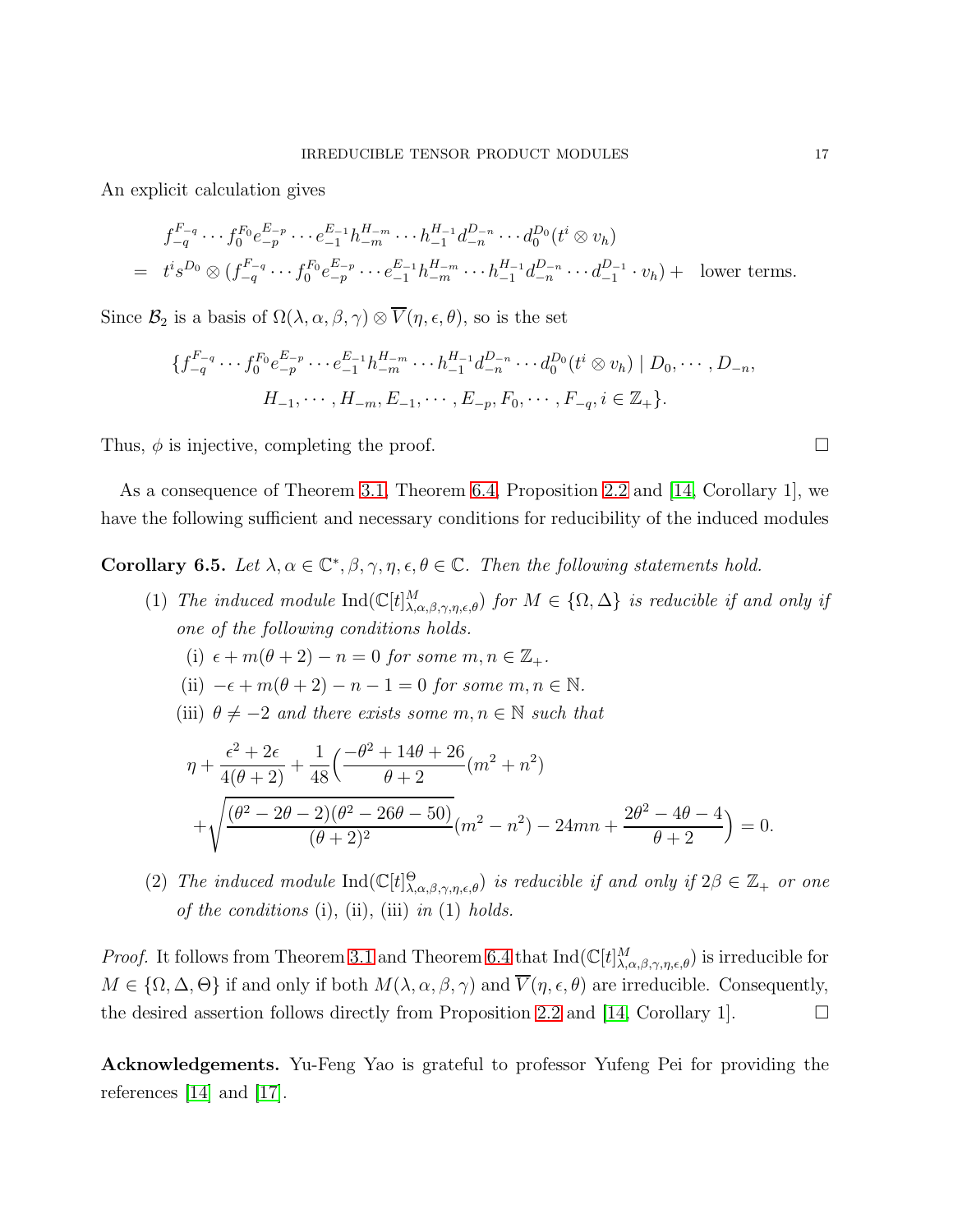#### 18 QIU-FAN CHEN, YU-FENG YAO

## **REFERENCES**

- <span id="page-17-3"></span>[1] P. Batra, V. Mazorchuk, Blocks and modules for Whittaker pairs, J. Pure Appl. Algebra 215, 1552– 1568 (2011).
- <span id="page-17-11"></span>[2] Y. Billig, A category of modules for the full toroidal Lie algebra, International Mathematics Research Notices, 46pp (2006).
- <span id="page-17-12"></span>[3] Y. Cai, H. Tan, K. Zhao, Module structure on  $U(\mathfrak{h})$  for Kac-Moody algebras (in Chinese), Sci. Sin. *Math.* 47(11), 1491–1514 (2017).
- <span id="page-17-15"></span>[4] Y. Cai, K. Zhao, Module structure on  $U(\mathfrak{h})$  for basic Lie superalgebras, Toyama Math. J. 37, 55–72 (2015).
- <span id="page-17-16"></span>[5] H. Chen, X. Guo, Tensor product weight modules over the Virasoro algebra, J. Lond. Math. Soc. 88, 829–844 (2013).
- <span id="page-17-0"></span>[6] H. Chen, J. Han, Y. Su, X. Yue, Two classes of non-weight modules over the twisted Heisenberg-Virasoro algebra, Manuscripta. Math. 160(1-2), 265–284 (2019).
- <span id="page-17-8"></span>[7] Q. Chen, J. Han, Non-weight modules over the affine-Virasoro algebra of type  $A_1$ , J. Math. Phys. 60, 071707 (2019).
- <span id="page-17-4"></span>[8] S. Cheng, N. Lam, Finite conformal modules over the  $N = 2, 3, 4$  superconformal algebras, J. Math. Phys. 42(2), 906–933 (2001).
- <span id="page-17-9"></span>[9] S. Eswara Rao, C. Jiang, Classification of irreducible integrable representations for the full toroidal Lie algebras, J. Pure Appl. Algebra 200, 71–85 (2005).
- <span id="page-17-17"></span>[10] Y. Gao, N. Hu, D. Liu, Representations of the affine-Virasoro algebra of type  $A_1$ , J. Geom. Phys. 106, 102–107 (2016).
- <span id="page-17-13"></span>[11] X. Guo, X. Liu, J. Wang, New irreducible tensor product modules for the Virasoro algebra, Asian J. Math.  $24(2)$ , 191-206 (2020).
- <span id="page-17-5"></span>[12] J. Han, Q. Chen, Y. Su, Modules over the algebras  $Vir(a, b)$ , Linear Algebra Appl. 515, 11–23 (2017).
- <span id="page-17-1"></span>[13] C. Jiang, H. You, Irreducible representations for the affine-Virasoro Lie algebras of type  $B_l$ , Chinese Ann. Math. Ser. B  $25(3)$ , 359-368 (2004).
- <span id="page-17-2"></span>[14] V. Kac, Highest weight representations of conformal current algebras, Symposium on Topological and Geometric Methods in Field Theory, Espoo, Finland, World Scientific, 3–16 (1986).
- <span id="page-17-18"></span>[15] G. Kuroki, Fock space representations of an affine Lie algebras and integral representations in the Wess-Zumino-Witten models, *Comm. Math. Phys.*  $142(3)$ ,  $511-542$  (1991).
- <span id="page-17-7"></span>[16] G. Liu, R. Lü, K. Zhao, A class of simple weight Virasoro modules, J. Algebra  $424$ , 506–521 (2015).
- <span id="page-17-6"></span>[17] D. Liu, Y. Pei, L. Xia, Classification of quasi-finite irreducible modules over affine-Virasoro algebras, J. Lie Theory, to appear, (2021).
- <span id="page-17-14"></span>[18] X. Liu, M. Qian, Bosonic Fock representations of the affine-Virasoro algebra, J. Phys. A 27(5), 131–136 (1994).
- [19] V. Mazorchuk, E. Weisner, Simple Virasoro modules induced from codimension one subalgebras of the positive part, *Proc. Amer. Math. Soc.*  $142(11)$ ,  $3695-3703$  (2012).

<span id="page-17-10"></span>